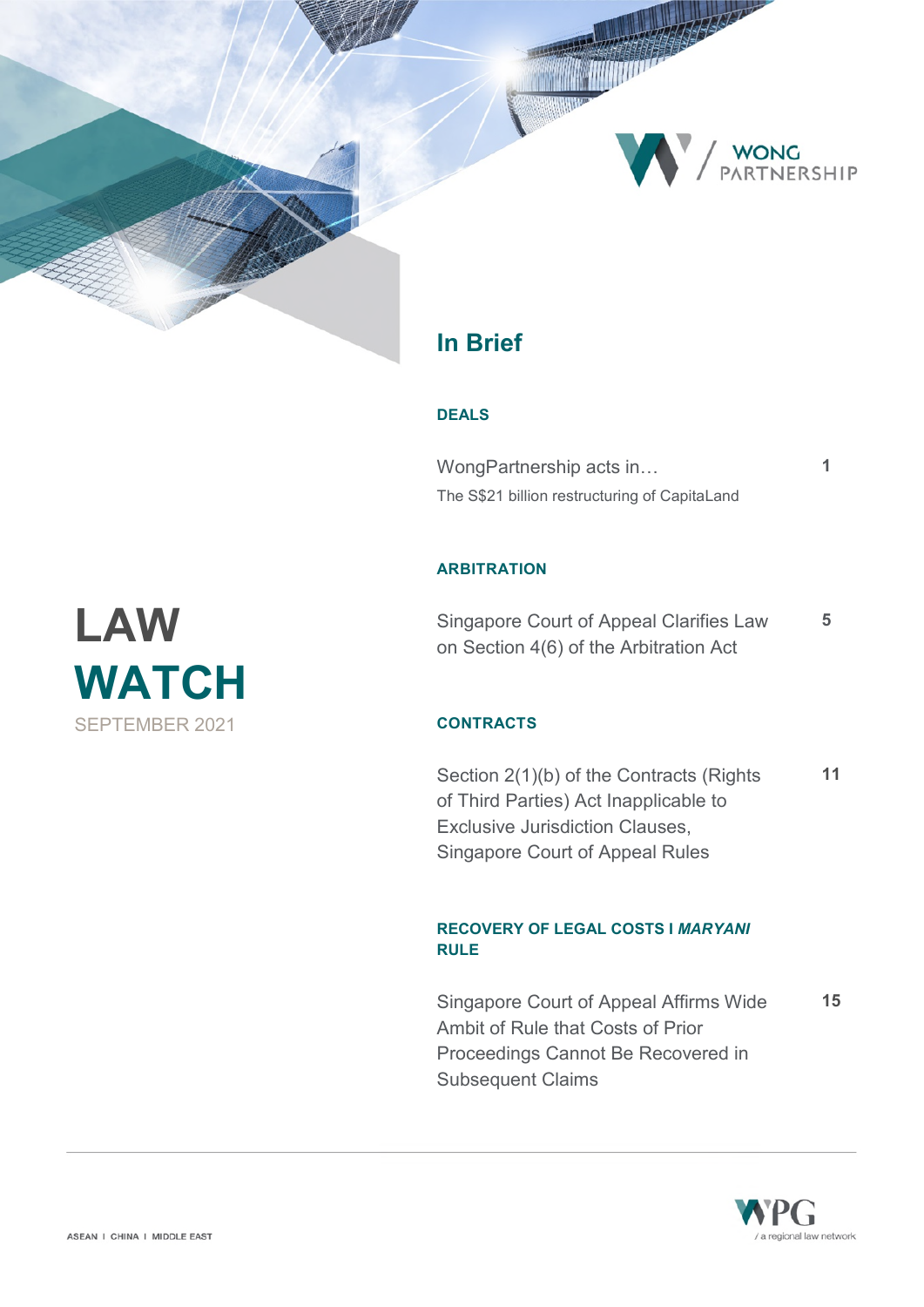<span id="page-1-0"></span>



## **DEALS**

## WONGPARTNERSHIP **III P ACTS IN The S\$21 billion restructuring of CapitaLand**

WongPartnership acted for the offeror, CLA Real Estate Holdings Pte. Ltd. ("**CLA**") in connection with the S\$21 billion restructuring of CapitaLand Limited ("**CapitaLand**") to demerge its investment management business and privatise its development arm.

The transaction was undertaken by way of a scheme of arrangement ("**Scheme**") pursuant to Section 210 of the Companies Act. In connection with the Scheme, the CapitaLand Group's investment management platforms, as well as its lodging business, were restructured and consolidated under CapitaLand Investment Limited ("**CLI**") which was listed by introduction on the Singapore Exchange. CapitaLand was privatised by CLA and will focus on the real estate development business.

This transaction involved a major restructuring of the CapitaLand Group. The CapitaLand Group owns and manages a global portfolio worth about S\$132.5 billion as at 31 December 2020. The CapitaLand Group's portfolio spans diversified real estate classes including commercial, retail; business park, industrial and logistics; integrated development, urban development; and lodging and residential. In connection with the Scheme, there was a consolidation of certain assets and businesses of the CapitaLand Group under CLI. Given the global scope of the CapitaLand Group's business, reviews were undertaken by various counsel overseas and locally to ascertain the approvals that would be required for the Scheme.

This is also the first scheme of arrangement which combines both a privatisation and a listing in the same scheme.

WongPartnership also acted for DBS Bank Ltd., the financial adviser to CLA in respect of the Scheme.

Partners involved in the transaction were Ng Wai King, Andrew Ang, Quak Fi Ling, Audrey Chng and Soong Wen E from the Mergers & Acquisitions Practice: Susan Wong and Felix Lee from the Banking & Finance Practice; Hui Choon Yuen from the Debt Capital Markets Practice; and Ameera Ashraf and Chan Jia Hui from the Antitrust & Competition and Corporate Regulatory and Licensing Practice.



**NG Wai King**  Managing Partner **d:** +65 6416 8022 **e:** [waiking.ng](mailto:waiking.ng@wongpartnership.com)  [@wongpartnership.com](mailto:waiking.ng@wongpartnership.com) Clic[k here](https://www.wongpartnership.com/people/detail/ng-wai-king) to view Wai King's CV.



**Susan WONG** Head – Banking & Finance **d:** +65 6416 2402 **e:** [susan.wong](mailto:susan.wong@wongpartnership.com)  [@wongpartnership.com](mailto:susan.wong@wongpartnership.com) Clic[k here](https://www.wongpartnership.com/people/detail/susan-wong) to view Susan's CV.

© WongPartnership LLP

DISCLAIMER: This update is intended for your general information only. It is not intended to be nor should it be regarded as or relied upon as legal advice. You should consult a qualified legal professional before taking any action or omitting to take action in relation to matters discussed herein.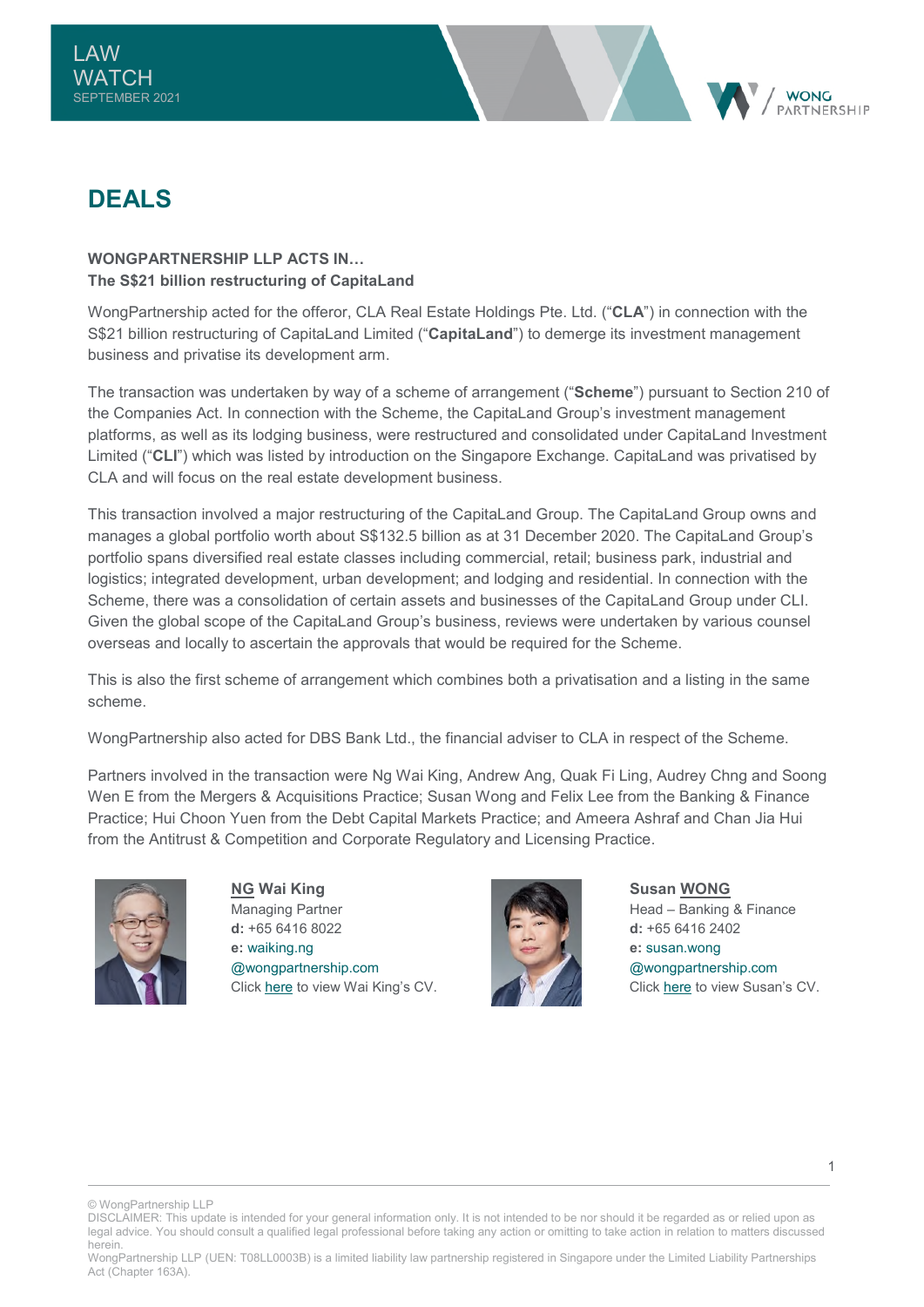





**HUI Choon Yuen**  Head – Debt Capital Markets **d:** +65 6416 8204 **e:** [choonyuen.hui](mailto:choonyuen.hui@wongpartnership.com)  [@wongpartnership.com](mailto:choonyuen.hui@wongpartnership.com) Clic[k here](https://www.wongpartnership.com/people/detail/hui-choon-yuen) to view Choon Yuen's CV.



**Andrew ANG**  Joint Head – Mergers & Acquisitions **d:** +65 6416 8007 **e:** [andrew.ang](mailto:andrew.ang@wongpartnership.com)  [@wongpartnership.com](mailto:andrew.ang@wongpartnership.com) Clic[k here](https://www.wongpartnership.com/people/detail/andrew-ang) to view Andrew's CV.



**Ameera ASHRAF** Head – Antitrust & Competition **d:** +65 6416 8113 **e:** [ameera.ashraf](mailto:ameera.ashraf@wongpartnership.com)  [@wongpartnership.com](mailto:ameera.ashraf@wongpartnership.com) Click [here](https://www.wongpartnership.com/people/detail/ameera-ashraf) to view Ameera's CV.



**QUAK Fi Ling** Partner – Mergers & Acquisitions **d:** +65 6416 8023 **e:** [filing.quak](mailto:filing.quak@wongpartnership.com)  [@wongpartnership.com](mailto:filing.quak@wongpartnership.com) Click [here](https://www.wongpartnership.com/people/detail/quak-fi-ling) to view Fi Ling's CV.



**Audrey CHNG** Partner – Mergers & Acquisitions **d:** +65 6416 2427 **e:** [audrey.chng](mailto:audrey.chng@wongpartnership.com)  [@wongpartnership.com](mailto:audrey.chng@wongpartnership.com) Clic[k here](https://www.wongpartnership.com/people/detail/audrey-chng) to view Audrey's CV.





**Felix LEE**  Partner – Banking & Finance **d:** +65 6416 8035 **e:** [felix.lee](mailto:felix.lee@wongpartnership.com)  [@wongpartnership.com](mailto:felix.lee@wongpartnership.com) Clic[k here](https://www.wongpartnership.com/people/detail/felix-lee) to view Felix's CV.

Partner – Mergers & Acquisitions

**SOONG Wen E** 

**d:** +65 6416 8017 **e:** [wene.soong](mailto:wene.soong@wongpartnership.com) 

[@wongpartnership.com](mailto:wene.soong@wongpartnership.com) Clic[k here](https://www.wongpartnership.com/people/detail/soong-wen-e) to view Wen E's CV.

**CHAN Jia Hui** Partner – Antitrust & Competition **d:** +65 6416 2794 **e:** [jiahui.chan](mailto:jiahui.chan@wongpartnership.com)  [@wongpartnership.com](mailto:jiahui.chan@wongpartnership.com) Clic[k here](https://www.wongpartnership.com/people/detail/chan-jia-hui) to view Jia Hui's CV.

Connect with WongPartnership.

© WongPartnership LLP

DISCLAIMER: This update is intended for your general information only. It is not intended to be nor should it be regarded as or relied upon as legal advice. You should consult a qualified legal professional before taking any action or omitting to take action in relation to matters discussed herein.

WongPartnership LLP (UEN: T08LL0003B) is a limited liability law partnership registered in Singapore under the Limited Liability Partnerships Act (Chapter 163A).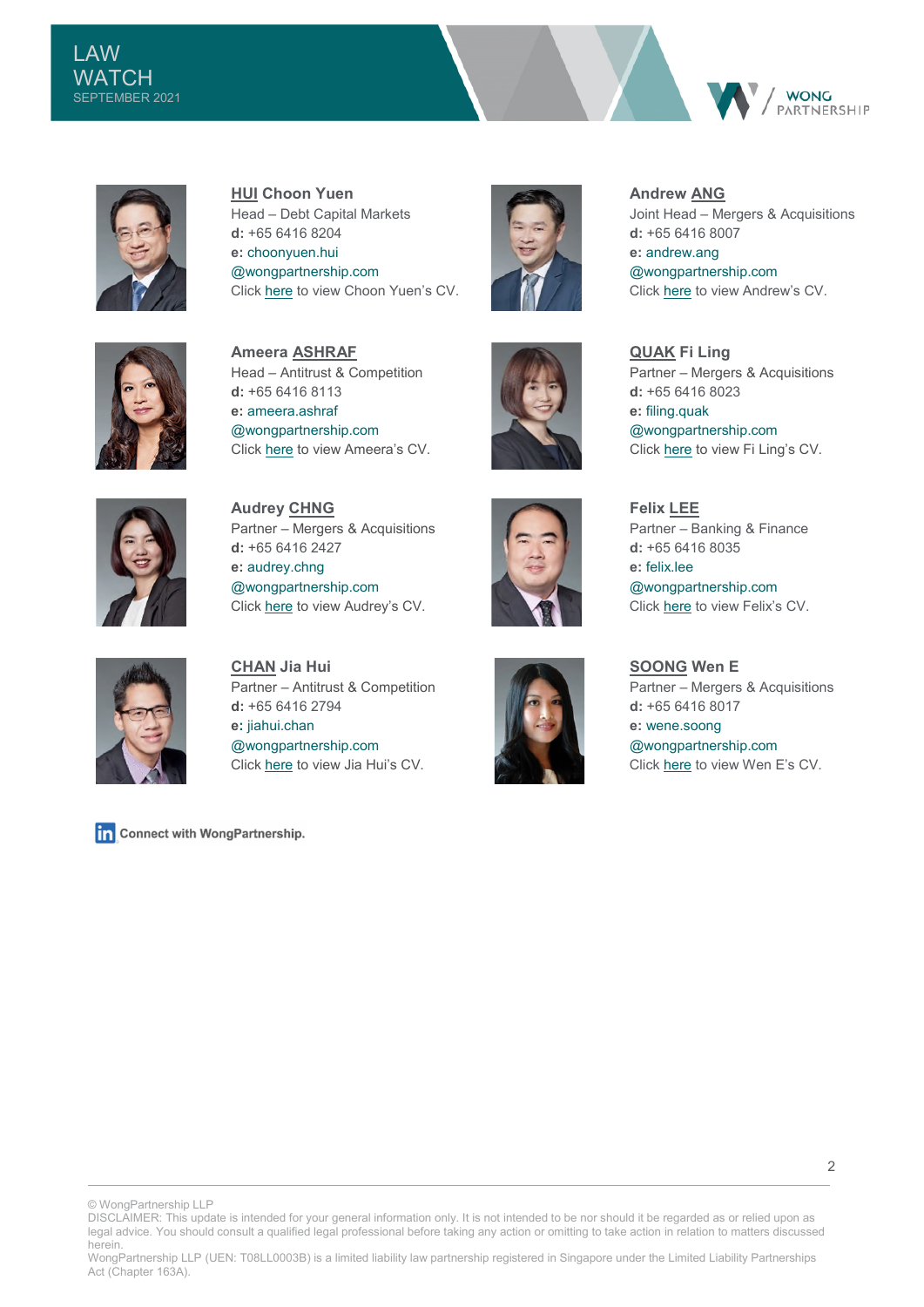

| <b>DESCRIPTION</b>                                                                                                                                                                                                                                                                                                                                                                                                                           | <b>PRACTICE AREAS</b>                                                                                                                                                                                                           |
|----------------------------------------------------------------------------------------------------------------------------------------------------------------------------------------------------------------------------------------------------------------------------------------------------------------------------------------------------------------------------------------------------------------------------------------------|---------------------------------------------------------------------------------------------------------------------------------------------------------------------------------------------------------------------------------|
| Acting in the acquisition and privatisation of Singapore Press Holdings<br>(excluding the newspaper publisher's media business) via a S\$3.4<br>billion scheme of arrangement, by the offeror, Keppel Corporation, with<br>JP Morgan (S.E.A.) Limited as its sole financial adviser.                                                                                                                                                         | <b>Antitrust &amp; Competition</b><br>Corporate/Mergers &<br>Acquisitions<br><b>Corporate Real Estate</b><br><b>Debt Capital Markets</b><br><b>Financial Services Regulatory</b><br>Intellectual Property,<br>Technology & Data |
| Acts as Singapore legal counsel in the US\$5.2 billion acquisition of<br>ARA Asset Management by ESR Cayman.                                                                                                                                                                                                                                                                                                                                 | <b>Antitrust &amp; Competition</b><br>Corporate/Mergers &<br>Acquisitions<br><b>Financial Services Regulatory</b>                                                                                                               |
| Acted in the US\$1 billion acquisition financing granted by BNP Paribas,<br>acting through its Singapore branch, DBS Bank Ltd., The Hongkong<br>and Shanghai Banking Corporation Limited, Singapore Branch, Mizuho<br>Bank, Ltd., Singapore Branch, MUFG Bank, Ltd., Singapore Branch<br>and Standard Chartered Bank (Singapore) Limited as lenders to Olam<br>Holdings B.V. as borrower in relation to the acquisition of Olde<br>Thompson. | <b>Banking &amp; Finance</b>                                                                                                                                                                                                    |
| Acting in the US\$1.8 billion merger of PropertyGuru (a subsidiary of<br>KKR) with Bridgetown 2 Holdings, a SPAC backed by Richard Li and<br>Peter Thiel.                                                                                                                                                                                                                                                                                    | Corporate/Mergers and<br><b>Acquisitions</b><br>Start-Up / Venture Capital                                                                                                                                                      |
| Advising in the secondary listing by way of introduction of Sri Trang<br>Gloves (Thailand) Public Company Limited ("STGT"), on the Main<br>Board of the SGX-ST. STGT has a market capitalisation of<br>approximately S\$5.5 billion, based on the closing market price of<br>STGT's shares quoted on the Stock Exchange of Thailand on 7 May<br>2021.                                                                                        | <b>Equity Capital Markets</b>                                                                                                                                                                                                   |
| Acted in Keppel Infrastructure Trust's update of its Medium Term Note<br>programme to S\$2 billion which also involved DBS Bank and Oversea-<br>Chinese Banking Corporation Limited (as arrangers), and DB<br>International Trust (Singapore) Limited (as trustee).                                                                                                                                                                          | <b>Debt Capital Markets</b>                                                                                                                                                                                                     |

**WONG** PARTNERSHIP

<sup>©</sup> WongPartnership LLP

DISCLAIMER: This update is intended for your general information only. It is not intended to be nor should it be regarded as or relied upon as legal advice. You should consult a qualified legal professional before taking any action or omitting to take action in relation to matters discussed herein.

WongPartnership LLP (UEN: T08LL0003B) is a limited liability law partnership registered in Singapore under the Limited Liability Partnerships Act (Chapter 163A).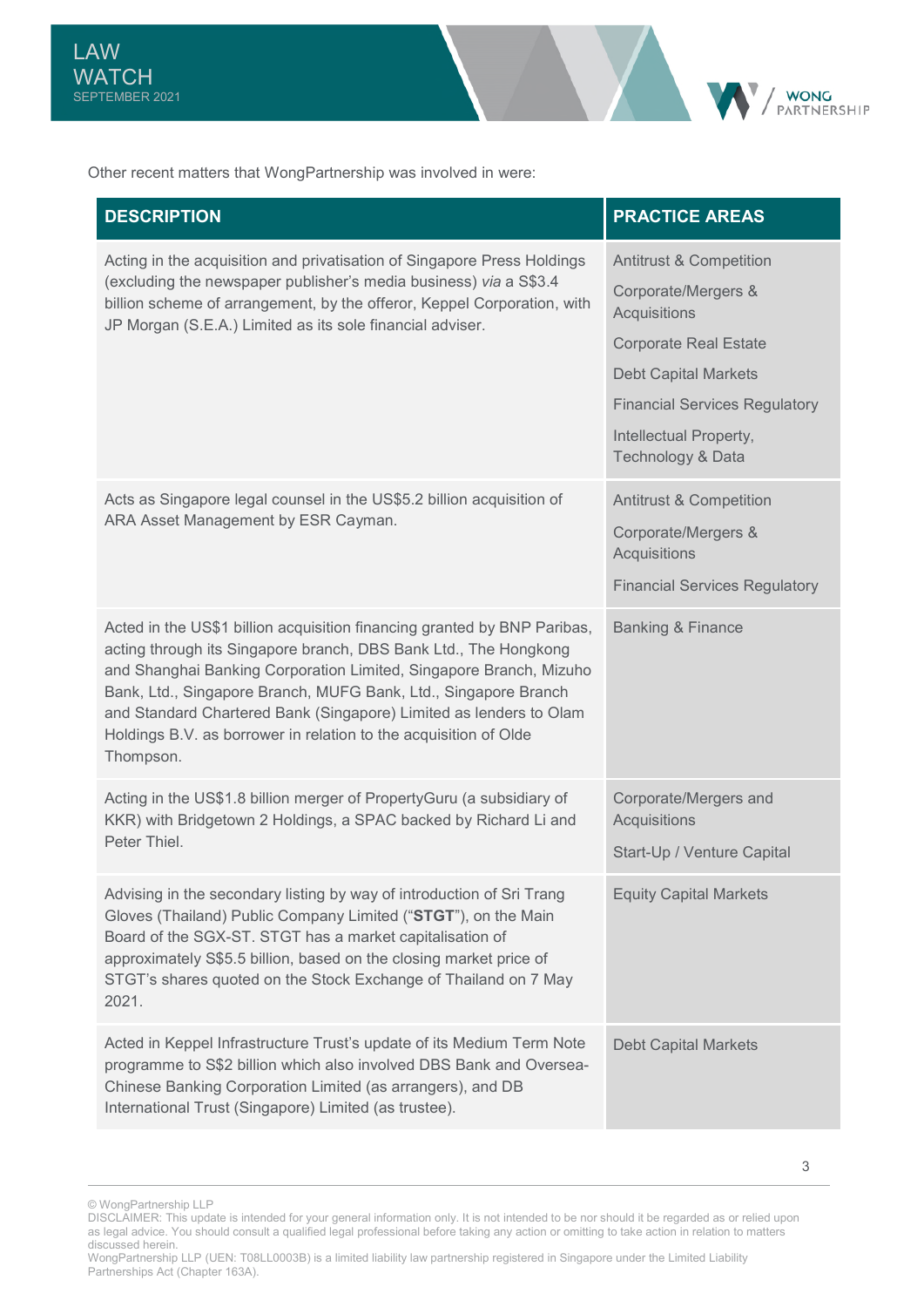

| <b>DESCRIPTION</b>                                                                                                                                                                                                                                                                                               | <b>PRACTICE AREAS</b>                                                                                                    |
|------------------------------------------------------------------------------------------------------------------------------------------------------------------------------------------------------------------------------------------------------------------------------------------------------------------|--------------------------------------------------------------------------------------------------------------------------|
| Acted in the acquisition by ESR-REIT of the property at 46A Tanjong<br>Penjuru for approximately S\$120 million.                                                                                                                                                                                                 | <b>Corporate Real Estate</b>                                                                                             |
| Acted in Singtel Group's first syndicated sustainability-linked financing<br>of S\$750 million involving Singtel Group Treasury Pte. Ltd as borrower.<br>The financing is the largest Singapore-dollar denominated<br>sustainability-linked loan in Singapore as at the date of the close of the<br>transaction. | <b>Banking &amp; Finance</b>                                                                                             |
| Acting in the joint venture between a global investment company and<br>Nanofilm Technologies to undertake the hydrogen energy and<br>hydrogen fuel cell business.                                                                                                                                                | <b>Antitrust &amp; Competition</b><br>Corporate/Mergers &<br>Acquisitions<br>Intellectual Property,<br>Technology & Data |
| Acting in the general offer by TSI Metals HK Limited for the 356.54<br>million issued and paid-up ordinary shares in Dutech Holdings Limited.                                                                                                                                                                    | Corporate/Mergers &<br>Acquisitions                                                                                      |
| Acting in the establishment of the Certis & Lendlease Property Trust,<br>which entered into a sale and purchase agreement to acquire Certis<br>Cisco Centre for S\$150 million.                                                                                                                                  | Corporate/Mergers &<br>Acquisitions<br><b>Corporate Real Estate</b>                                                      |

© WongPartnership LLP

DISCLAIMER: This update is intended for your general information only. It is not intended to be nor should it be regarded as or relied upon as legal advice. You should consult a qualified legal professional before taking any action or omitting to take action in relation to matters discussed herein.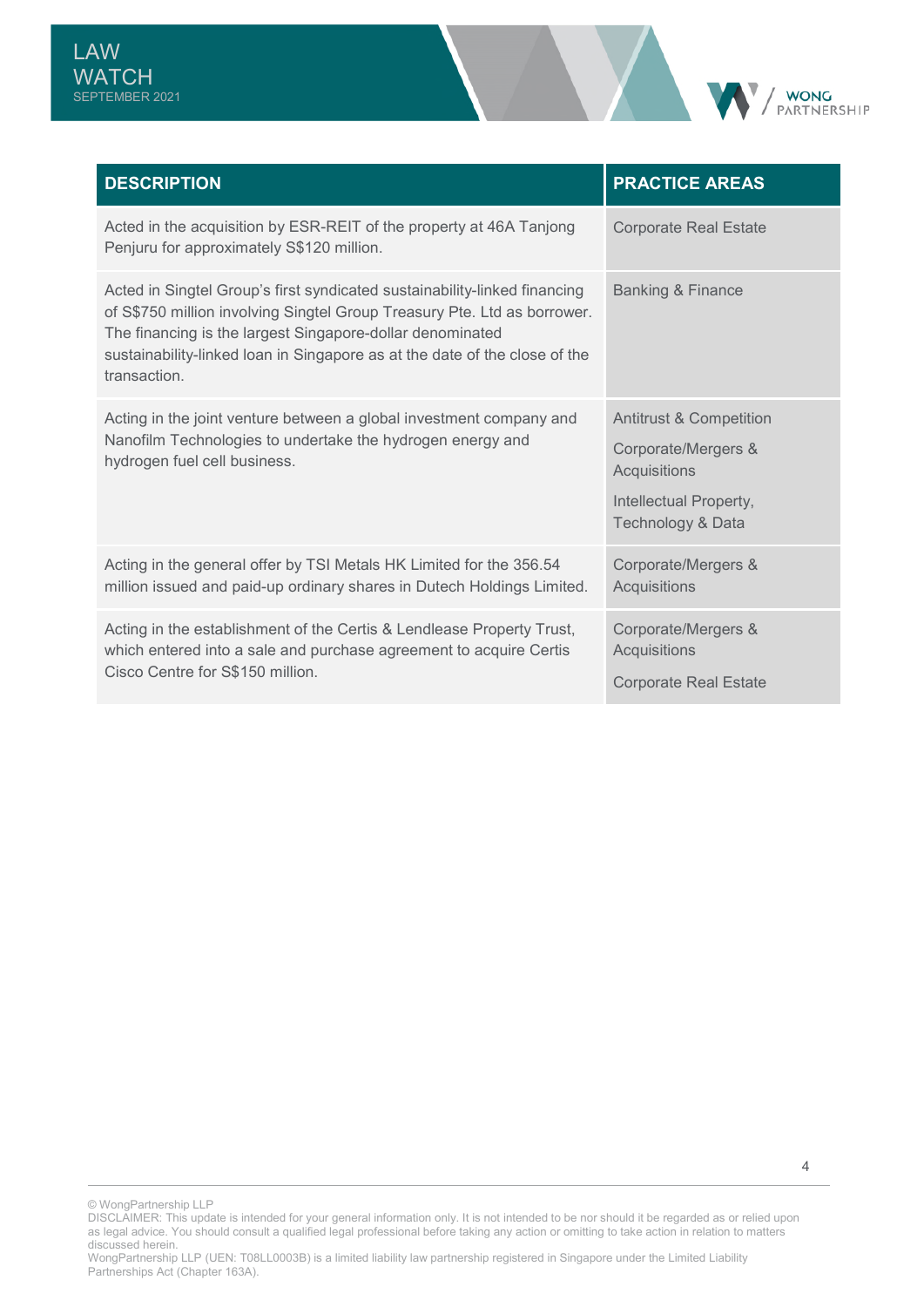

## <span id="page-5-0"></span>**ARBITRATION**

## **Singapore Court of Appeal Clarifies Law on Section 4(6) of the Arbitration Act**

The Singapore Court of Appeal has held that section 4(6) of the Arbitration Act only has the effect of deeming an *existing* arbitration agreement formally valid and therefore effective despite the arbitration agreement not being in writing. The Court clarified that section 4(6) does not have the effect of deeming there to be an arbitration agreement between the parties when such an agreement does not otherwise exist; nor does it deem any such agreement to meet the definition of section 4(1) of the Arbitration Act if it does not otherwise satisfy its requirements: *Cheung Teck Cheong Richard and Ors v LVND Investments Pte Ltd*  [2021] SGCA 77.

## **Our Comments**

This update takes a look at the Court of Appeal's decision overruling the High Court's earlier decision to grant a stay of the proceedings on the grounds that, on a proper analysis of the facts, there was no arbitration agreement in existence. The Court of Appeal emphasised that the key issue was one of contract law, specifically contract formation, and although the act of starting an arbitration can be regarded as an offer to arbitrate, there was no unqualified acceptance of this offer, and therefore no valid and binding arbitration agreement was concluded by the parties.

Importantly, the Court of Appeal also held that section 4(6) of the Arbitration Act did not have the effect of deeming the existence of an arbitration agreement when there was none, and was only intended to have the limited effect of preventing a party who had entered into an arbitration agreement which was not in writing from thereafter denying the validity of the agreement because it was not in writing. The Court of Appeal cautioned that deeming provisions should be construed strictly; otherwise, the law could stray too far from reality and arrive at results which are not consistent with the facts or other legal doctrines, such as substantive contract law in this instance.

## **Background**

The respondent was the developer ("**Developer**") of a shopping mall and the 16 plaintiffs ("**Purchasers**") the owners of 12 shop units pursuant to 12 different sale and purchase agreements ("**SPAs**").

Each SPA contained the following clause ("**Clause 20A.1**"):

#### **20A. Mediation**

The Vendor and Purchaser agree that before they refer any dispute or difference relating to this Agreement to arbitration or court proceedings, they shall consider resolving the dispute or difference through mediation at the Singapore Mediation Centre in accordance with its prevailing prescribed forms, rules and procedures.

Section 4(1) of the Arbitration Act ("**section 4(1)**") defines an arbitration agreement as an "… *agreement by the parties to submit to arbitration* all or certain disputes which have arisen or which may arise between them in respect of a defined legal relationship, whether contractual or not" (emphasis added).

<sup>©</sup> WongPartnership LLP

DISCLAIMER: This update is intended for your general information only. It is not intended to be nor should it be regarded as or relied upon as legal advice. You should consult a qualified legal professional before taking any action or omitting to take action in relation to matters discussed herein.

WongPartnership LLP (UEN: T08LL0003B) is a limited liability law partnership registered in Singapore under the Limited Liability Partnerships Act (Chapter 163A).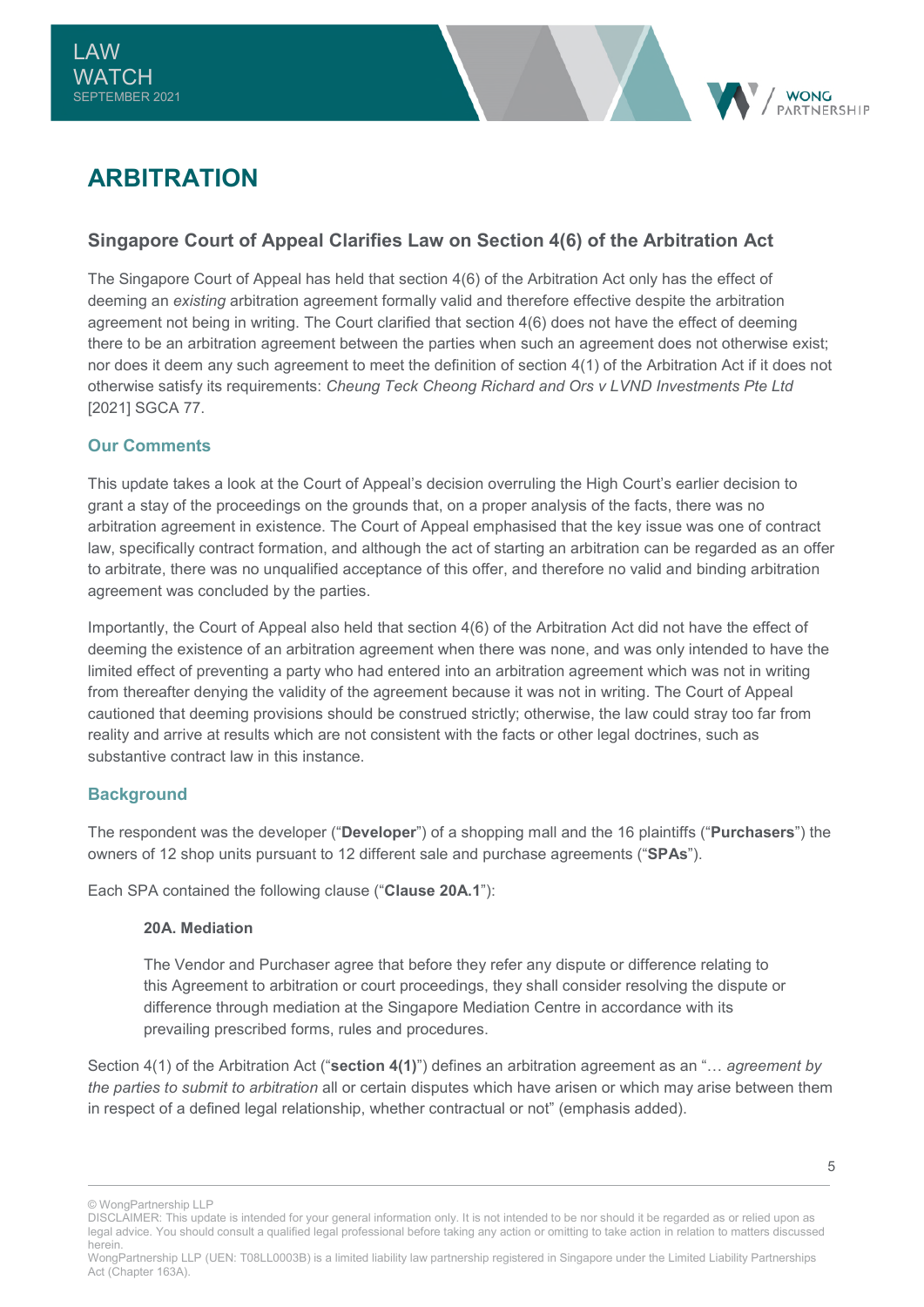When disputes arose, the Purchasers' then lawyers ("**Former Solicitors**") viewed Clause 20A.1 as an arbitration agreement and issued a Notice of Arbitration ("**1st NOA**") against the Developer to commence arbitration at the Singapore International Arbitration Centre ("**SIAC**"). The Developer's solicitors issued 12 responses objecting to the proposed arbitration. The SIAC's Court of Arbitration found that the parties had not agreed that the SIAC should administer the arbitrations or that the Arbitration Rules of the SIAC should apply, and terminated the arbitration purportedly commenced by the 1st NOA ("**1st Attempted Arbitration**").

The Former Solicitors subsequently issued a second Notice of Arbitration ("**2nd NOA**") for the disputes to be referred to *ad hoc* arbitration in Singapore and nominated a sole arbitrator. The Developer opposed this attempt to consolidate different arbitrations. The Former Solicitors then sought the appointment of a single arbitrator. The Developer objected, claiming that no *ad hoc* arbitration had been validly commenced as it was a defective attempt to institute a single arbitration. The Purchasers thereafter discontinued the arbitration purportedly commenced by the 2nd NOA ("**2nd Attempted Arbitration**").

The Purchasers filed a suit against the Developer for fraudulent misrepresentation ("**Suit**"). The Developer applied to stay the Suit on the ground that the parties were bound by Clause 20A.1 or, alternatively, that the parties had, by their conduct, entered into an arbitration agreement.

The Assistant Registrar of the High Court found that Clause 20A.1 was not an arbitration agreement, but that the parties had, through their conduct, entered into a separate arbitration agreement, and stayed the Suit under section 6 of the Arbitration Act. The parties filed cross-appeals against the Assistant Registrar's decision.

## **The High Court's Decision**

The High Court dismissed the Developer's appeal, holding that Clause 20A.1 was not an arbitration agreement within the meaning of section 4(1), since the clause "did not objectively evince any intention by the parties to be *bound* to submit their disputes arising from the SPAs to arbitration" (emphasis in original).

The High Court also dismissed the Purchasers' appeal, finding that the parties had concluded a valid independent arbitration agreement by their correspondence. It stated, in *obiter* comments, that, if there is a response to a notice of arbitration and no objection is raised, section 4(6) of the Arbitration Act ("**section 4(6)**") would deem there to be an effective arbitration agreement, even when no such agreement exists. The High Court accordingly upheld the stay.

The Purchasers appealed, arguing that *inter alia*:

- (a) they had not entered into a separate arbitration agreement; and
- (b) section 4(6) does not deem the existence of an arbitration agreement where there is none.

Our earlier update on the High Court's decision is available [here.](https://www.wongpartnership.com/upload/medias/KnowledgeInsight/document/15296/LawWatch_March2021.PDF#page=8)

#### **The Court of Appeal's Decision**

Allowing the appeal, the Court of Appeal found that there was no arbitration agreement between the Purchasers and the Developer and that section 4(6) did not apply as it does not have the effect of deeming there to be an arbitration agreement when none exists.

**WONG** PARTNERSHIP

<sup>©</sup> WongPartnership LLP

DISCLAIMER: This update is intended for your general information only. It is not intended to be nor should it be regarded as or relied upon as legal advice. You should consult a qualified legal professional before taking any action or omitting to take action in relation to matters discussed herein.

WongPartnership LLP (UEN: T08LL0003B) is a limited liability law partnership registered in Singapore under the Limited Liability Partnerships Act (Chapter 163A).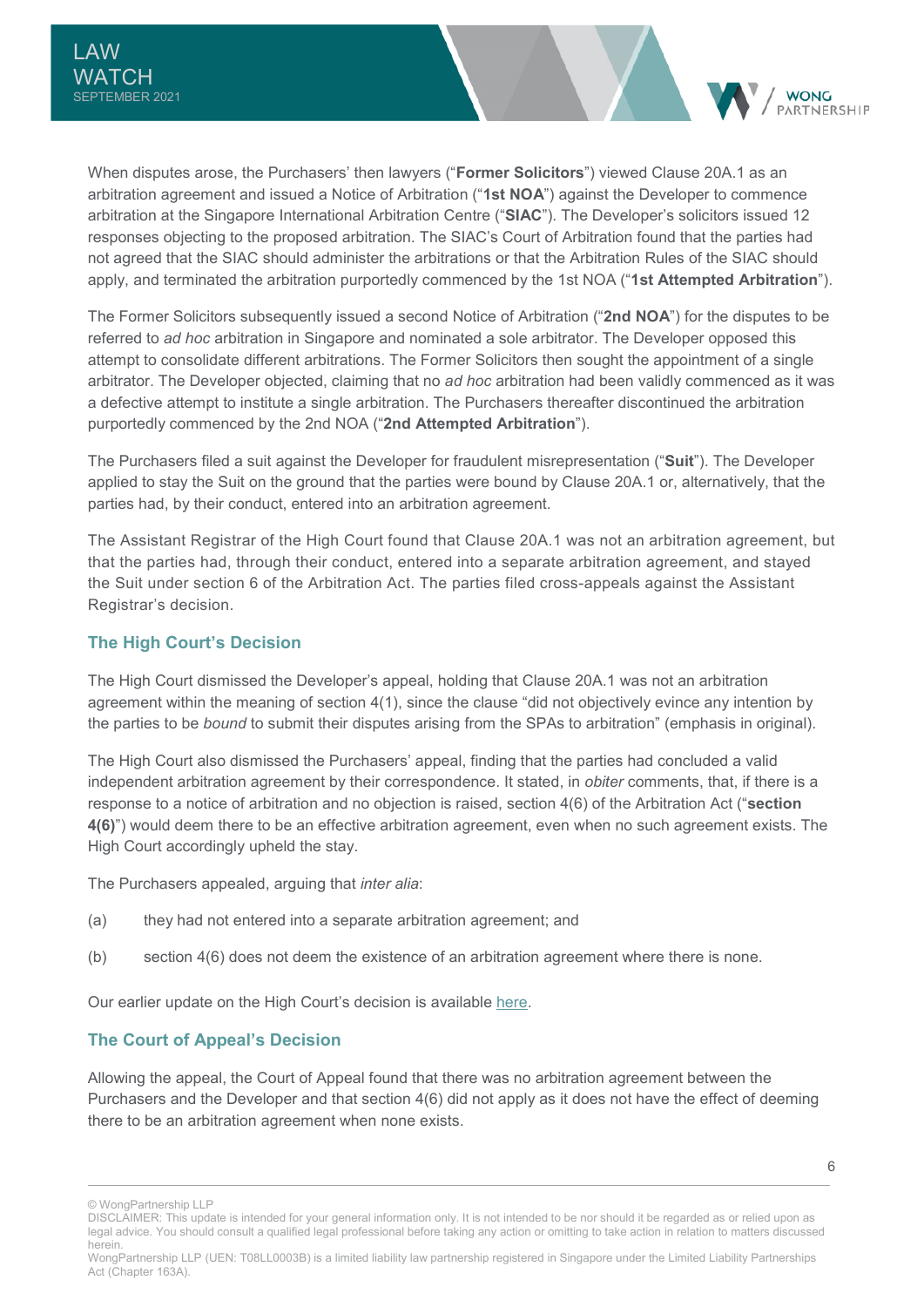#### *Clause 20A.1 was not a valid arbitration agreement*

The Court of Appeal agreed with the High Court's finding that Clause 20A.1 was not an arbitration agreement noting, *inter alia*, that:

- (a) There was no agreement in Clause 20A.1 to submit disputes to arbitration, which is the hallmark of an arbitration agreement (see section 4(1) and *Dyna-Jet Pte Ltd v Wilson Taylor Asia Pacific Pte Ltd* [2017] 3 SLR 267 at [37]).
- (b) The heading for clause 20A was "Mediation". The Court of Appeal therefore took the view that Clause 20A.1 merely provided that the parties were at liberty to refer any dispute to either arbitration or court proceedings after considering mediation, and remained entirely neutral as to what dispute resolution mechanism was to be used. The options for dispute resolution available to the parties would have been no different if Clause 20A.1 had been omitted, since the clause was designed only to encourage mediation, leaving the exact form of adjudicatory dispute resolution to be decided by the parties. Neither party was conferred any unilateral right to commence arbitration against the other party without that party's concurrence.

#### *The parties did not enter into an arbitration agreement independently of Clause 20A.1*

Contrary to the High Court's finding, the Court of Appeal held that, on the facts of this case, the parties had *not* entered into an arbitration agreement independently of Clause 20A.1.

The Court of Appeal found as follows:

- (a) The dispute raised the question of whether the parties had: (i) proceeded simply on the basis of what they believed to be a prior arbitration agreement in Clause 20A.1; or (ii) agreed, independently of Clause 20A.1, to submit the disputes to arbitration.
- (b) If the parties had believed that they were acting in accordance with an existing contractual obligation to arbitrate, the parties generally could not – by that same conduct – be taken to have intended to enter into a separate contract to arbitrate *unless* the evidence disclosed an intention by the parties to be bound by a separate and independent agreement. The question then would be whether there was sufficient factual basis to conclude that the parties had entered into a separate arbitration agreement *despite* their erroneous belief that there was an arbitration agreement or the absence of such an agreement in the underlying contract.

In the Court of Appeal's view, the evidence showed that the parties had, at all times, acted exclusively on the assumption that Clause 20A.1 was an arbitration agreement and that their conduct was referable only to that assumption; this much was clear from the 1<sup>st</sup> NOA, the 2<sup>nd</sup> NOA and the correspondence between the parties following the issuance of the 1<sup>st</sup> and 2<sup>nd</sup> NOAs.

While the Court of Appeal also found that the Purchasers did, in the 1<sup>st</sup> and 2<sup>nd</sup> NOAs, offer to arbitrate on terms additional to Clause 20A.1, and the 1<sup>st</sup> and 2<sup>nd</sup> NOAs could therefore be construed as offers to enter into distinct arbitration agreements, the Court of Appeal noted that those two offers for arbitration were rejected by the Developer, and no separate arbitration agreement was ever formed.

**WONG ARTNERSHIP** 

<sup>©</sup> WongPartnership LLP

DISCLAIMER: This update is intended for your general information only. It is not intended to be nor should it be regarded as or relied upon as legal advice. You should consult a qualified legal professional before taking any action or omitting to take action in relation to matters discussed herein.

WongPartnership LLP (UEN: T08LL0003B) is a limited liability law partnership registered in Singapore under the Limited Liability Partnerships Act (Chapter 163A).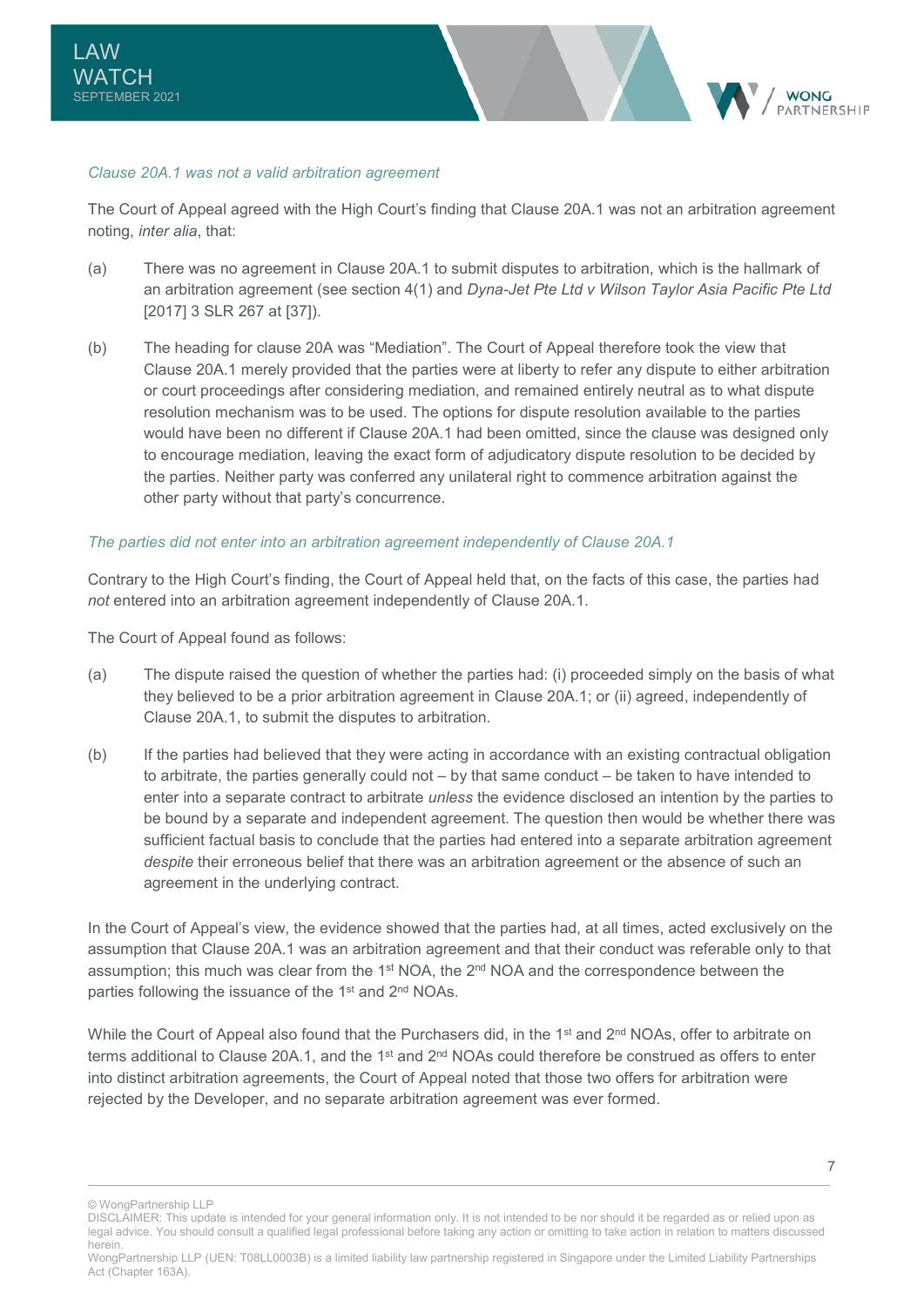

#### *Section 4(6) of the Arbitration Act did not apply*

Section 4(6) (which is *in pari materia* with section 2A(6) of the International Arbitration Act) reads as follows:

Where in any arbitral or legal proceedings, a party asserts the existence of an arbitration agreement in a pleading, statement of case or any other document in circumstances in which the assertion calls for a reply and the assertion is not denied, there shall be deemed to be an effective arbitration agreement as between the parties to the proceedings.

The Court of Appeal noted that there are three requirements for section 4(6) to apply:

- (a) First, as a threshold requirement, section 4(6) only applies in the context of "any arbitral or legal proceedings";
- (b) Second, there must be an assertion of the existence of an arbitration agreement in a pleading, statement of case, or any other document in circumstances in which the assertion calls for a reply; and
- (c) Third, the assertion must not be denied by the other party.

It is only if these three requirements are met that there would be "deemed to be an effective arbitration agreement as between the parties to the proceedings".

The Court of Appeal found that section 4(6) could not apply in this case because:

- (a) The threshold requirement (i.e., that there must be "arbitral or legal proceedings") was not satisfied. Even if the phrase were not restricted to valid proceedings, it was clear, on the facts of this case, that there were *no* arbitration proceedings to speak of, valid or otherwise. In both the 1st and 2nd Attempted Arbitrations, no substantive steps were taken and the matters ended with both parties at loggerheads over whether arbitration had even been validly commenced.
- (b) Further, there was never an assertion of an arbitration agreement as defined in section 4(1), given that Clause 20A.1 was not an arbitration agreement. The fact that the parties, at various times, referred to Clause 20A.1 as though it was an arbitration agreement was irrelevant.

If, however, the arbitration proceedings had commenced and if the existence of an arbitration agreement had been asserted, the Court of Appeal expressed its tentative view that:

- (a) Assertions in notices of arbitration generally would be sufficient to trigger the application of section 4(6). The express language of section 4(6) clearly takes a broad view of the documents that would suffice, expanding beyond "statement of claim" to "pleading, statement of case or any other document". Thus, the Court of Appeal agreed with the High Court that, given the characteristics of a "pleading" and "statement of case", a notice of arbitration (if it is taken up and the arbitration proceeds) would fall within the category of "any other document".
- (b) There was a distinction between a situation where the respondent in arbitration proceedings responds to the notice of arbitration and when it does not, such a distinction being drawn from the phrase "in circumstances in which the assertion calls for a reply". A respondent does not have a duty to reply to a notice of arbitration. However, if it chooses to reply but does not deny the assertion of

8

<sup>©</sup> WongPartnership LLP

DISCLAIMER: This update is intended for your general information only. It is not intended to be nor should it be regarded as or relied upon as legal advice. You should consult a qualified legal professional before taking any action or omitting to take action in relation to matters discussed herein.

WongPartnership LLP (UEN: T08LL0003B) is a limited liability law partnership registered in Singapore under the Limited Liability Partnerships Act (Chapter 163A).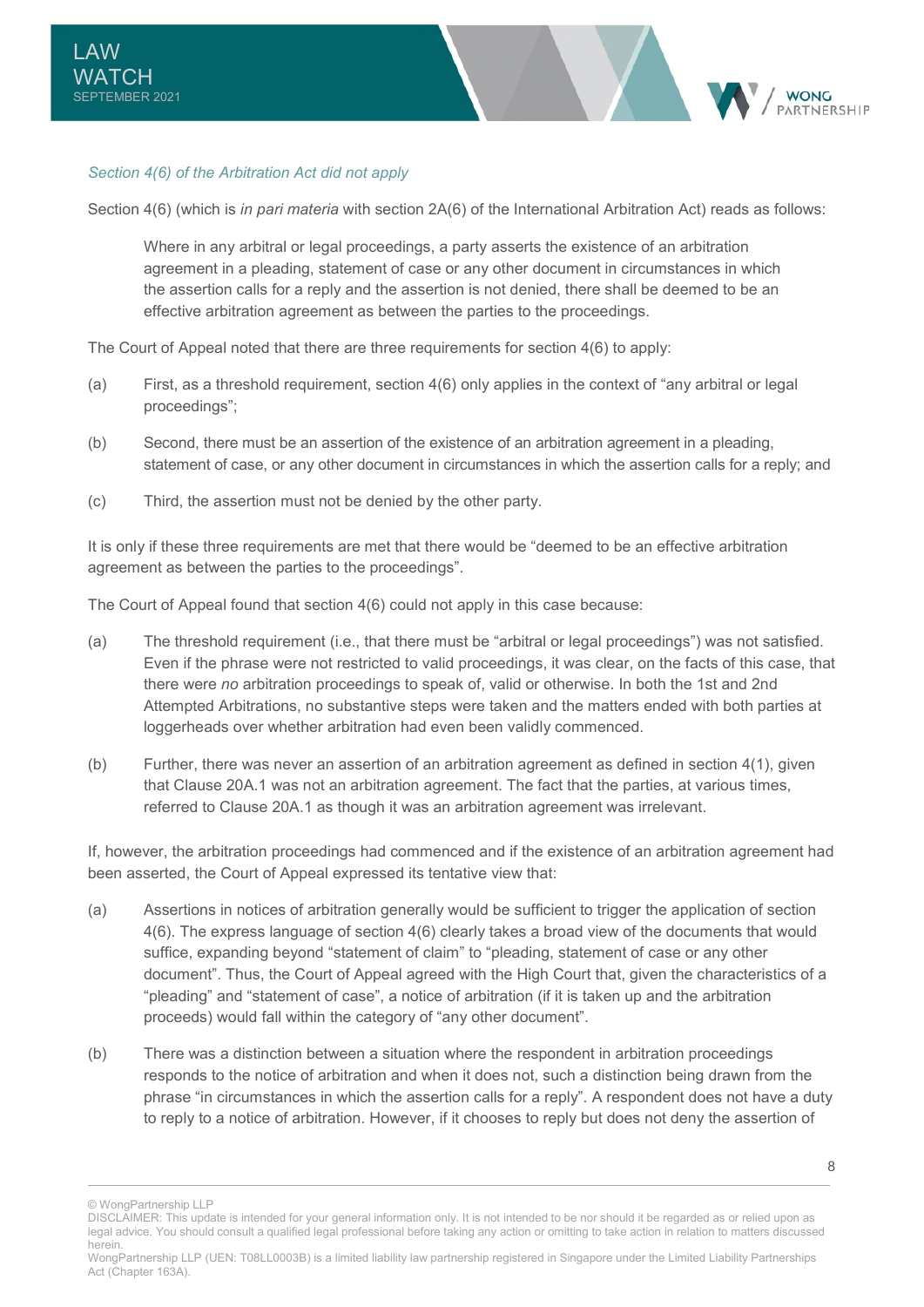an arbitration agreement, and if the arbitration proceedings proceed, then the assertion of an arbitration agreement in the notice of arbitration and the non-denial of that assertion would be sufficient for section 4(6) to apply.

#### *Section 4(6) of the Arbitration Act does not deem there to be an arbitration agreement where there is none*

Adopting a purposive and strict approach in construing deeming provisions, the Court of Appeal found that section 4(6) cannot deem the existence of an "effective arbitration agreement" where there is none. The potential ambiguity which the Court of Appeal had to resolve was whether section 4(6), which provided that there would be deemed to be an "effective arbitration agreement", had the legislative purpose or object of expanding the scope of the broadly equivalent deeming provision in the 1985 Model Law on which it was based. In answering this question in the negative, the Court of Appeal observed that:

- (a) Section 4(6) is found in a series of sub-sections which deal only with the issue of whether an agreement is *in writing* and focuses the later parts of section 4 of the Arbitration Act on the writing requirement for an arbitration agreement. The words "effective arbitration agreement" in section 4(6) should similarly be interpreted in like manner, i.e., the word "effective" in section 4(6) appears to be limited to the writing requirement.
- (b) Section 4(6) is situated in section 4 of the Arbitration Act which is a definition provision and opens with the heading "Definition and form of arbitration agreement". The Court of Appeal took the view that it would be surprising if a definition section should be interpreted to create substantive rights, which would be the consequence if it were to find that section 4(6) can be used to deem the existence of an arbitration agreement despite the court's finding that none exists as a matter of fact.
- (c) The specific purpose of section 4(6) is to ensure that an arbitration agreement would be treated as effective for the purposes of the Arbitration Act even if the writing requirement is not met. Put another way, the specific purpose of section 4(6) is to prevent a party who has not denied the existence of the arbitration agreement in circumstances in which the assertion of the existence of an arbitration agreement in a pleading, statement of case or any other document calls for a reply, from arguing that the agreement (whether pre-existing or arising in the course of the assertion and non-denial) is not in writing and is hence formally invalid in order to escape the consequences of that agreement.
- (d) Section 4(6) does not have the effect of deeming there to be an agreement between the parties when no such agreement otherwise exists, nor does it deem any such agreement to meet the definition of section  $4(1)$  if it does not otherwise satisfy the requirements in section  $4(1)$ .

For completeness, we note that the Court of Appeal also provisionally observed that section 2A(6) of the International Arbitration Act, which is *in pari materia* with section 4(6) of the Arbitration Act, should likewise be interpreted to have only the limited effect of deeming an arbitration agreement to be effective even if it was not in writing.

© WongPartnership LLP

9

**WONC** PARTNERSHIP

DISCLAIMER: This update is intended for your general information only. It is not intended to be nor should it be regarded as or relied upon as legal advice. You should consult a qualified legal professional before taking any action or omitting to take action in relation to matters discussed herein.

WongPartnership LLP (UEN: T08LL0003B) is a limited liability law partnership registered in Singapore under the Limited Liability Partnerships Act (Chapter 163A).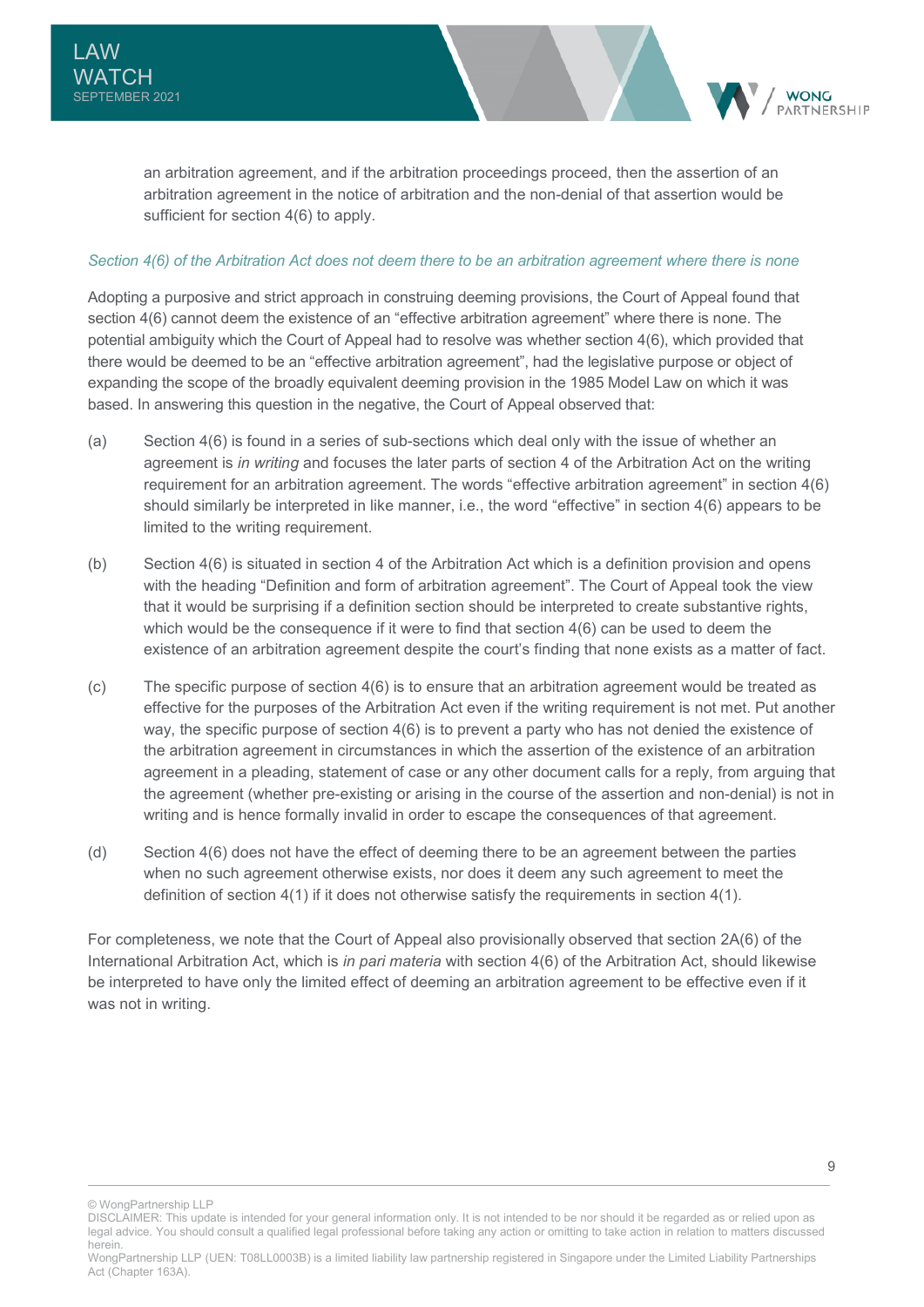#### *The Purchasers were not estopped from denying the existence of an arbitration agreement*

The Court of Appeal also found that the Purchasers were not estopped from denying the existence of an arbitration agreement:

- (a) The only representation or assumption made in the course of the 1st and 2nd Attempted Arbitrations was that Clause 20A.1 was a valid arbitration agreement and not, more generally, that the parties had a valid arbitration agreement irrespective of its source.
- (b) At the highest, any estoppel would only have prevented the Purchasers from denying that Clause 20A.1 was not an arbitration agreement, and this was not an estoppel relevant to this appeal.
- (c) In any event, no detrimental reliance had been proved and it was not unconscionable for the Purchasers to be allowed to resile from any representation that there was a valid arbitration agreement. No steps were ever taken in any purported arbitration. If anything, the Developer had refused to act in reliance on the representation and was in fact successful in doing so.

The Court of Appeal therefore held that there was no basis for a stay of the Suit under section 6(1) of the Arbitration Act and lifted the stay.

If you would like information or assistance on the above or any other area of law, you may wish to contact the Partner at WongPartnership whom you normally work with or any of the following Partners:



**LIM Wei Lee**  Partner – Banking & Financial **Disputes d:** +65 6416 6871 **e:** [weilee.lim](mailto:weilee.lim@wongpartnership.com)  [@wongpartnership.com](mailto:weilee.lim@wongpartnership.com) Click [here t](https://www.wongpartnership.com/people/detail/lim-wei-lee)o view Wei Lee's CV.

Connect with WongPartnership.



**Daniel CHAN**  Partner – Banking & Financial **Disputes d:** +65 6416 8104 **e:** [daniel.chan](mailto:daniel.chan@wongpartnership.com)  [@wongpartnership.com](mailto:daniel.chan@wongpartnership.com) Click [here](https://www.wongpartnership.com/people/detail/daniel-chan) to view Daniel's CV.

**WONG ARTNERSHIP** 

© WongPartnership LLP

DISCLAIMER: This update is intended for your general information only. It is not intended to be nor should it be regarded as or relied upon as legal advice. You should consult a qualified legal professional before taking any action or omitting to take action in relation to matters discussed herein.

WongPartnership LLP (UEN: T08LL0003B) is a limited liability law partnership registered in Singapore under the Limited Liability Partnerships Act (Chapter 163A).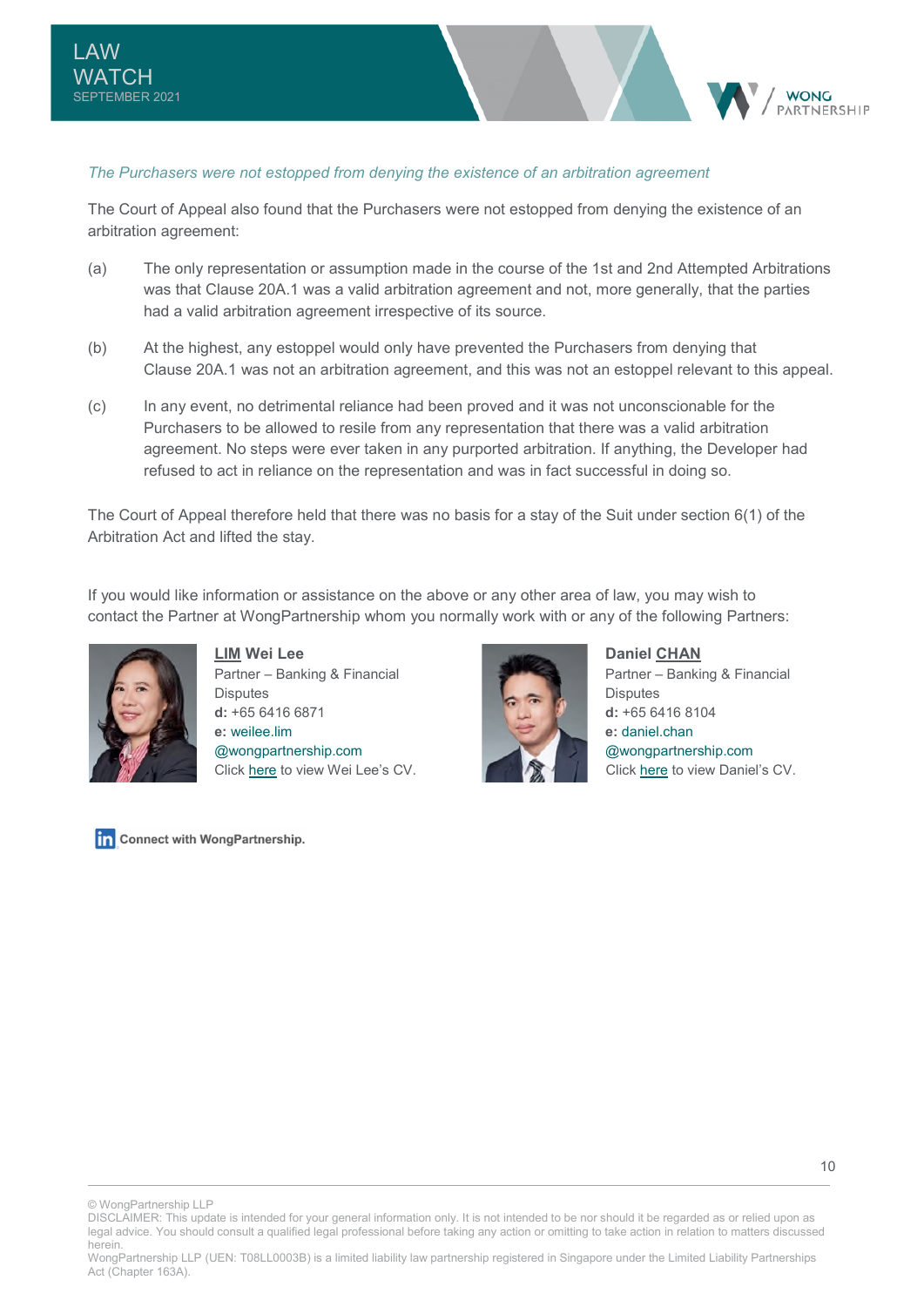<span id="page-11-0"></span>



## **CONTRACTS**

## **Section 2(1)(b) of the Contracts (Rights of Third Parties) Act Inapplicable to Exclusive Jurisdiction Clauses, Singapore Court of Appeal Rules**

The Singapore Court of Appeal has held that section 2(1)(b) of the Contracts (Rights of Third Parties) Act ("**CRTPA**") does not apply to exclusive jurisdiction clauses: *VKC v VJZ & Anor* [2021] SGCA 72 ("*VKC v VJZ*").

## **Our Comments**

*VKC v VJZ* is the latest decision of the Singapore courts discussing the availability of anti-suit injunctions to a non-party to a contract. Prior to this, the principle as espoused by the Singapore High Court in the novel decision of *Hai Jiang 1401 Pte Ltd v Singapore Technologies Marine Ltd* [2020] 4 SLR 1014 was that a nonparty to a contract which contains an exclusive jurisdiction clause or arbitration clause can obtain an anti-suit injunction against a respondent that had commenced foreign proceedings against him.

*VKC v VJZ* is a significant development in this area of law, as it clarifies that a non-party to a contract cannot rely on the CRTPA to avail himself of the terms of an exclusive jurisdiction clause in that contract, and to obtain an anti-suit injunction on that basis, unless the contract itself expressly provides to the contrary. This stands in contrast to arbitration agreements, as the CRTPA specifically confers on third parties the benefit of being able to enforce arbitration agreements.

An anti-suit injunction is a vital tool by which one can restrain concurrent proceedings commenced by a counter-party in multiple forums and jurisdictions in breach of an arbitration agreement or exclusive jurisdiction clause.

While the law of anti-suit injunctions remains (as observed by both the High Court and Court of Appeal) a complex and developing area in which the boundaries of the effect of exclusive forum clauses on non-parties are being tested, this case demonstrates the importance of ensuring that a third party's right to take the benefit of an exclusive jurisdiction clause is expressly provided for in the contract.

#### **Background**

The facts relevant to the issues canvassed in this update may be summarised as follows.

The appellant was one of 15 beneficiaries of an estate. The respondents were the former joint administrators of the estate.

The estate became enmeshed in conflict among the beneficiaries who commenced litigation in various jurisdictions such as Indonesia and Singapore.

In the course of the Singapore proceedings, the beneficiaries participated in mediation on 16 and 17 April 2018, following which they reached a mediation settlement. On 18 April 2018, a settlement agreement ("**Settlement Agreement**") was executed by all 15 beneficiaries.

© WongPartnership LLP

11

DISCLAIMER: This update is intended for your general information only. It is not intended to be nor should it be regarded as or relied upon as legal advice. You should consult a qualified legal professional before taking any action or omitting to take action in relation to matters discussed herein.

WongPartnership LLP (UEN: T08LL0003B) is a limited liability law partnership registered in Singapore under the Limited Liability Partnerships Act (Chapter 163A).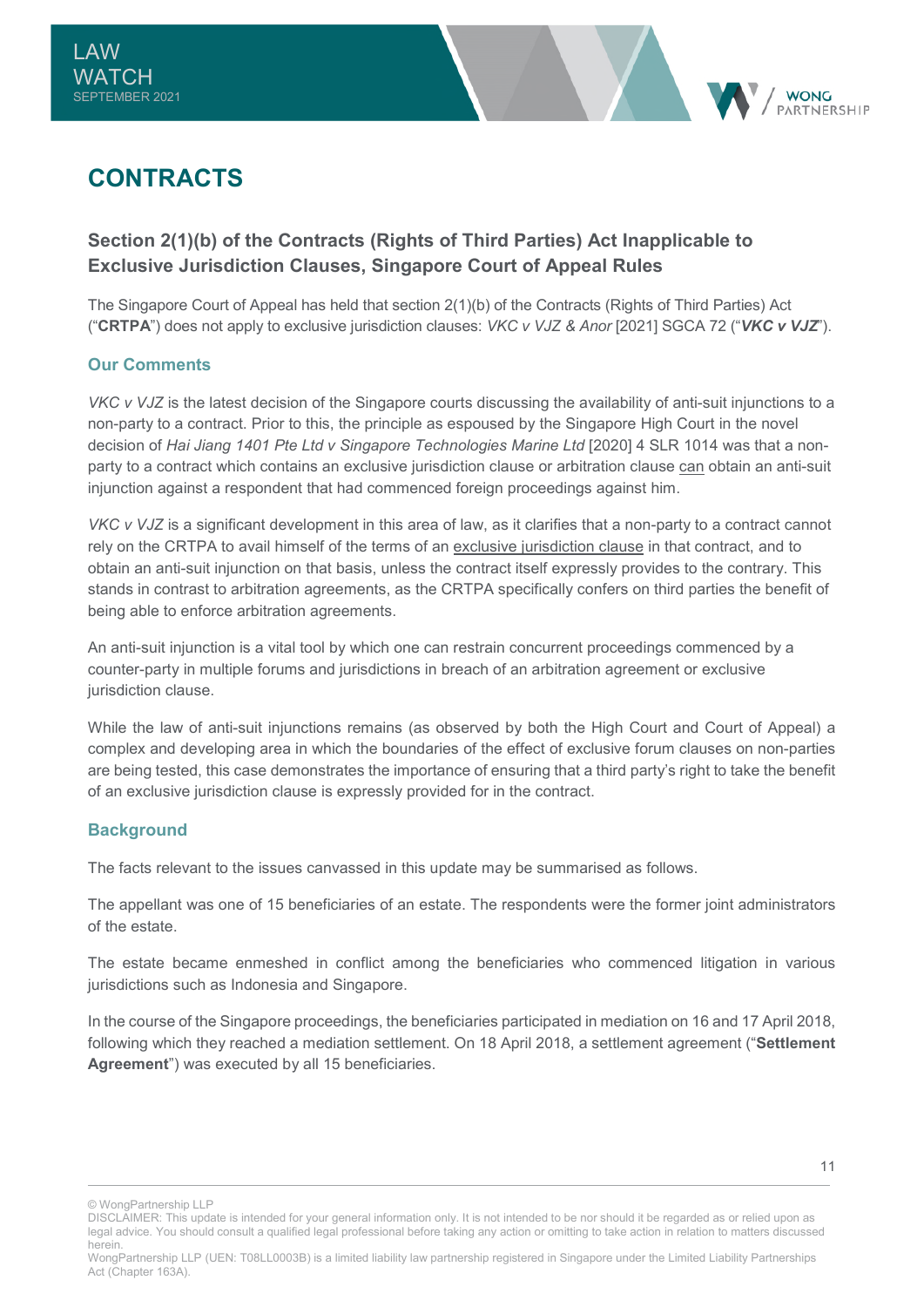Clause 19 of the Settlement Agreement provided for Singapore law and exclusive jurisdiction in these terms:

The Parties hereby submit to the exclusive jurisdiction of the Courts of Singapore. The Parties agree that in respect of all disputes, controversies, claims or disagreements arising out of or in connection with this Agreement, including but not limited to its existence, validity, breach and enforcement, shall be first submitted to mediation at the Singapore International Mediation Centre and the mediator shall be Mr [xxx]. The Parties further agree that only if the Parties have in good faith carried out the mediation and they have not been able to resolve their dispute, controversy, claim and/or disagreement, then, and in that event only, the Parties shall commence legal proceedings in Singapore.

The respondents were not parties to the Settlement Agreement.

On 23 April 2019, the respondents sought from the Singapore High Court orders giving effect to their appointment and indemnification in relation to their administration of the estate in accordance with the terms of the Settlement Agreement, and in respect of various terms in the Settlement Agreement to be performed and discharged by the respondents. These orders of court were the means by which the respondents were to be enabled, and become compelled, to implement the Settlement Agreement, given that they were not party to the Settlement Agreement.

Various orders of court were granted to the respondents on 13 August 2019.

In June 2019, the respondents published notices in two Indonesian newspapers highlighting, among other things, that:

- The deceased had passed away;
- Under orders made by the Singapore High Court, the respondents were joint administrators of the estate;
- Assets of the estate should not be dealt with in any manner without the respondents' sanction; and
- All creditors or next-of-kin having claims against the estate should submit their claims to the respondents.

The appellant commenced proceedings in Indonesia in respect of those notices, claiming that the appellant had a claim based on tort law as it applies in Indonesia and that the respondents' act of publishing those notices was "false and misleading" and "directly affected [the appellant's] rights as a beneficiary of the [e]state in Indonesia".

In March 2020, and on the basis of clause 19 of the Settlement Agreement, the respondents sought from the Singapore High Court an anti-suit injunction to restrain the appellant from taking further steps in relation to the Indonesian proceedings and any appeals or related proceedings arising from them.

#### **The High Court's Decision**

The High Court granted the respondents' application.

**WONC** 

© WongPartnership LLP

<sup>12</sup> 

DISCLAIMER: This update is intended for your general information only. It is not intended to be nor should it be regarded as or relied upon as legal advice. You should consult a qualified legal professional before taking any action or omitting to take action in relation to matters discussed herein.

WongPartnership LLP (UEN: T08LL0003B) is a limited liability law partnership registered in Singapore under the Limited Liability Partnerships Act (Chapter 163A).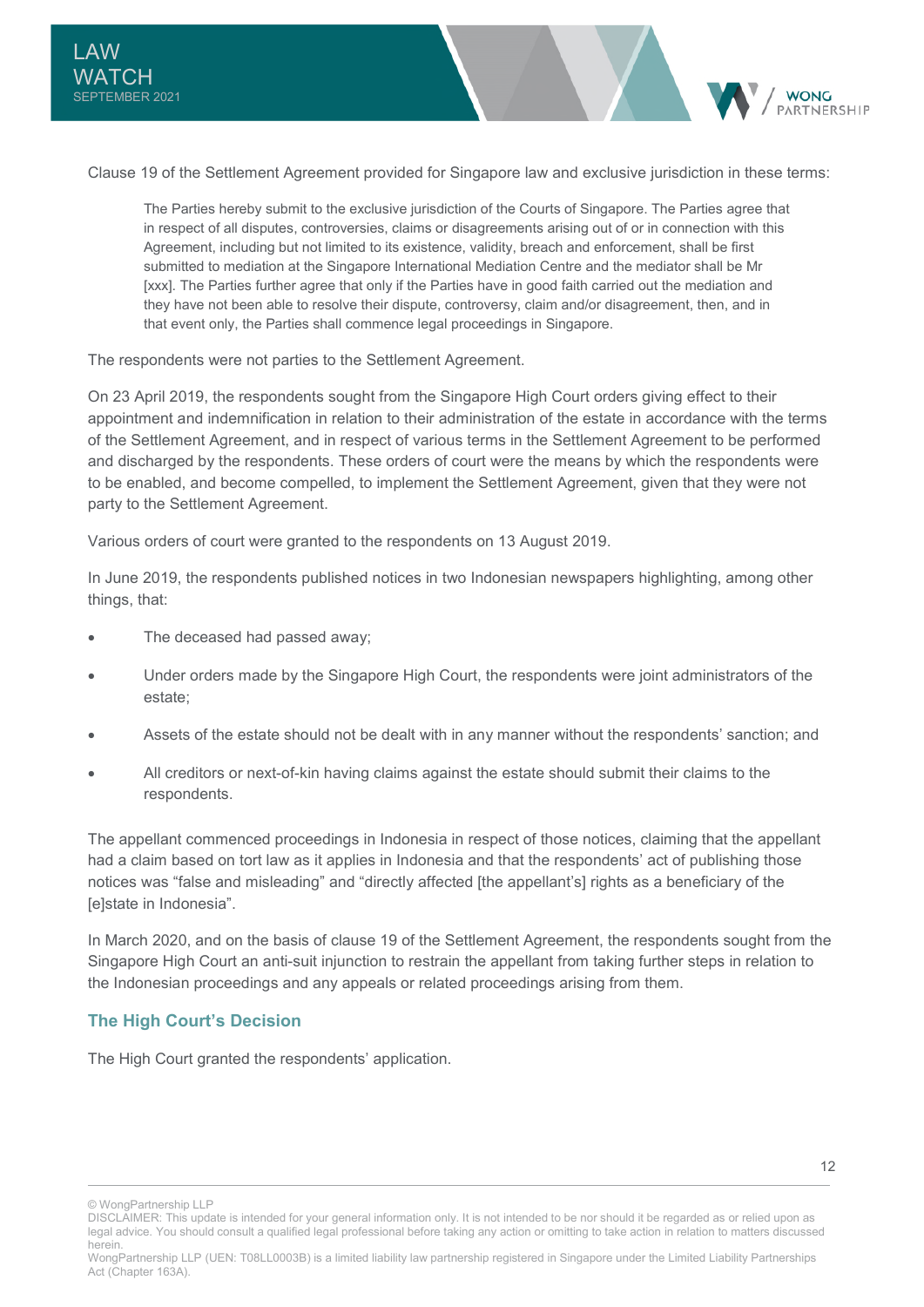It found, among other things, that despite not being parties to the Settlement Agreement, the respondents were, by section 2(1)(b) of the CRTPA, entitled to claim the benefit of the exclusive jurisdiction provisions in clause 19 of the Settlement Agreement to obtain an anti-suit injunction against a contracting party.

Sections 2(1) and 2(2) of the CRTPA provide as follows:

2.— (1) Subject to the provisions of this Act, a person who is not a party to a contract (referred to in this Act as a third party) may, in his own right, enforce a term of the contract if —

- (a) the contract expressly provides that he may; or
- (b) subject to subsection (2), the term purports to confer a benefit on him.

(2) Subsection (1)(b) shall not apply if, on a proper construction of the contract, it appears that the parties did not intend the term to be enforceable by the third party.

The appellant appealed to the Court of Appeal against the High Court's decision.

## **The Court of Appeal's Decision**

Dismissing the appeal, the Court of Appeal upheld the High Court's grant of an anti-suit injunction to restrain the Indonesian proceedings, albeit on different grounds (i.e., on the basis that the Indonesian proceedings were otherwise vexatious or oppressive, as Singapore was clearly the more appropriate forum and that it was necessary for the ends of justice to grant the anti-suit injunction).

However, the Court of Appeal disagreed with the High Court's main ground for the grant of the anti-suit injunction, and especially with its conclusions that the respondents were entitled to the benefit of the exclusive jurisdiction clause in the Settlement Agreement and that the Indonesian proceedings constituted a breach of the exclusive jurisdiction clause.

It found that the policy intention behind the drafting of the CRTPA, as well as the legislative history of the Contracts (Rights of Third Parties) Act 1999 (c 31) (UK) ("**UK Act**") from which the CRTPA was derived, made it clear that section 2(1)(b) of the CRTPA does not apply to exclusive jurisdiction clauses.

In particular, the Court of Appeal noted that:

- It was clear, both from the parliamentary debates and section 2(1)(b) of the CRTPA, that the CRTPA seeks to enable the carrying out of the intention of contracting parties to confer *benefits* on third parties.
- The CRTPA is silent on whether the statute would apply to exclusive jurisdiction clauses.
- In contrast, section 9 of the CRTPA expressly applies where a third party seeks to enforce a contractual term and the contracting parties have agreed that disputes in relation to that term are subject to an arbitration agreement. Unlike the position in respect of arbitration agreements, there is no section conferring the benefit of exclusive jurisdiction clauses on third parties.
- The CRTPA's silence in relation to exclusive jurisdiction clauses calls to mind the canon of construction *expressio unius est exclusio alterius* (i.e., the principle in statutory construction to the

**WONC** 

<sup>©</sup> WongPartnership LLP

DISCLAIMER: This update is intended for your general information only. It is not intended to be nor should it be regarded as or relied upon as legal advice. You should consult a qualified legal professional before taking any action or omitting to take action in relation to matters discussed herein.

WongPartnership LLP (UEN: T08LL0003B) is a limited liability law partnership registered in Singapore under the Limited Liability Partnerships Act (Chapter 163A).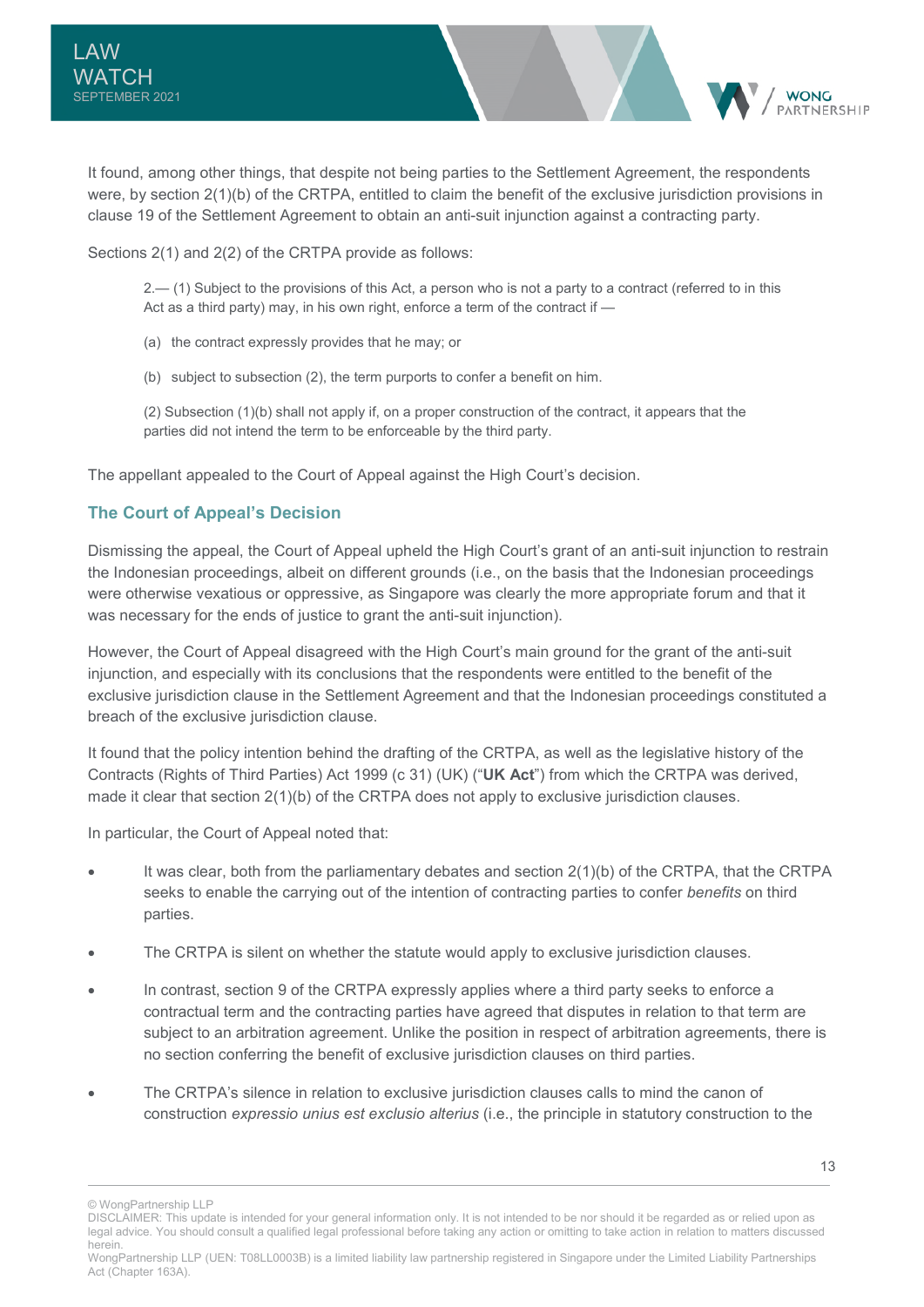effect that, when one or more things of a class are expressly mentioned, others of the same class are excluded). The Court of Appeal took the view that the statutory silence here was deliberate because Parliament made a conscious determination to exclude exclusive jurisdiction clauses from the ambit of section 2(1)(b) of the CRTPA. The position is similar under the UK Act.

- An exclusive jurisdiction clause is not a substantive right within the meaning of section 2(1)(b) of the CRTPA. Clause 19 of the Settlement Agreement therefore did not confer on the respondents any enforceable substantive right, and the respondents had no right under the Settlement Agreement to insist on the appellant's claims being brought in a particular jurisdiction.
- The legislative history of the UK Act shows a specific omission to address the issue of exclusive jurisdiction clauses, following extensive discussion of the difficulties surrounding it. It was, for example, recognised in the Law Commission Report No. 242 in relation to the UK Act that agreements on jurisdiction "cannot operate satisfactorily unless any entitlement of the third party to enforce the arbitration agreement carries with it a duty on the third party to … comply with the jurisdiction agreement …".

That said, the Court of Appeal observed that, if parties desire to address the issue when drafting a prospective contract, the legal solution could arguably lie in either section 2(1)( a) or section 2(3) of the **CRTPA** 

Sections 2(1)(a) and 2(3) of the CRTPA provide that, subject to the provisions of the CRTPA, a person who is not a party to a contract (referred to in the CRTPA as a "third party"):

- "may, in his own right, enforce a term of the contract if … the contract expressly provides that he may"; and
- if the third party is "expressly identified in the contract by name, as a member of a class or as answering a particular description but need not be in existence when the contract is entered into".

If you would like information or assistance on the above or any other area of law, you may wish to contact the Partner at WongPartnership whom you normally work with or any of the following Partners:



**CHAN Hock Keng**  Joint Head – Commercial & Corporate Disputes **d:** +65 6416 8139 **e:** [hockkeng.chan](mailto:hockkeng.chan@wongpartnership.com)  [@wongpartnership.com](mailto:hockkeng.chan@wongpartnership.com) Click [here](https://www.wongpartnership.com/people/detail/chan-hock-keng) to view Hock Keng's CV.



**Jill Ann KOH**  Partner – Commercial & Corporate Disputes **d:** +65 6517 8720 **e:** [jillann.koh](mailto:jillann.koh@wongpartnership.com)  [@wongpartnership.com](mailto:jillann.koh@wongpartnership.com) Click [here](https://www.wongpartnership.com/people/detail/jill-ann-koh) to view Jill's CV.

Connect with WongPartnership.

© WongPartnership LLP

**WONG ARTNERSHIP** 

DISCLAIMER: This update is intended for your general information only. It is not intended to be nor should it be regarded as or relied upon as legal advice. You should consult a qualified legal professional before taking any action or omitting to take action in relation to matters discussed herein.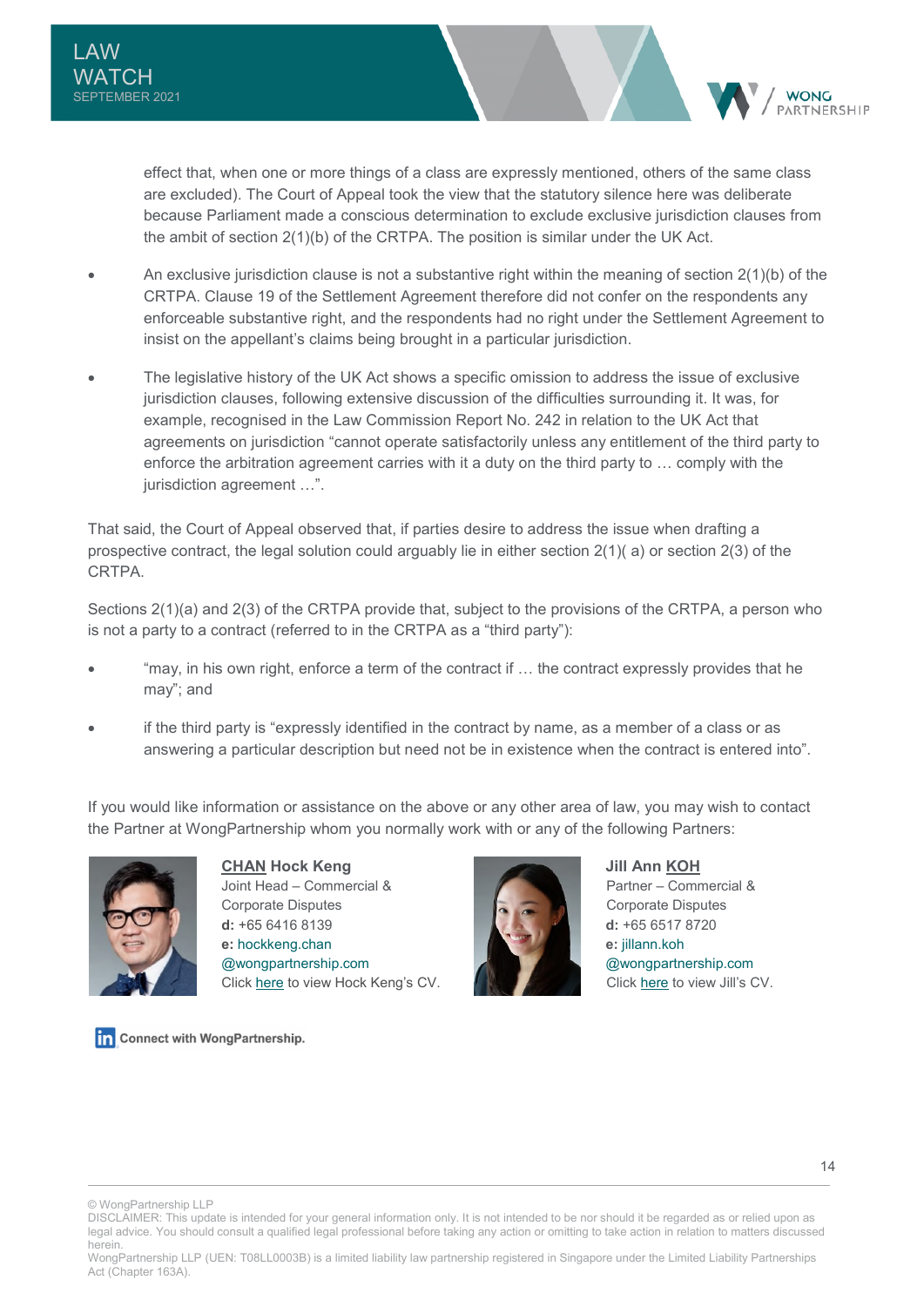

## <span id="page-15-0"></span>**RECOVERY OF LEGAL COSTS I** *MARYANI* **RULE**

## **Singapore Court of Appeal Affirms Wide Ambit of Rule that Costs of Prior Proceedings Cannot Be Recovered in Subsequent Claims**

In *CGG v CGH* [2021] SGHC (A) 7 ("*CGG*"), the Appellate Division of the High Court ("**Appellate Division**") clarified that the rule laid down by the Court of Appeal in *Maryani Sadeli v Arjun Permanand Samtani and another and other appeals* [2015] 1 SLR 496 ("*Maryani*") precludes a party from claiming unrecovered legal costs in previous proceedings even where the claim in subsequent proceedings is for a contractual indemnity.

## **Our Comments**

It is not uncommon for contracts to contain an indemnity which requires one party to indemnify or compensate the other party for loss that arises in a specified event. In *CGG*, the Appellate Division clarified that when the indemnity relates to *legal costs*, the policy considerations articulated in *Maryani* require any claim for costs under a contractual indemnity which has already crystallised to be made before the making of any costs order in those proceedings. This is because the procedural law on costs is against parasitic litigation brought to claim for what is in substance unrecovered legal costs of previous proceedings. The Appellate Division also clarified that the law makes no distinction in principle between a claim for costs as damages and a claim for costs based on a primary payment obligation, and the principle in *Maryani* therefore applies to both types of claims.

This case update examines the Appellate Division's decision.

#### **Background**

Following the breakdown of the parties' marriage, the appellant-husband ("**Husband**") and respondent-wife ("**Wife**") entered into a deed of separation ("**Deed**"), pursuant to which divorce proceedings were commenced in the Family Justice Courts ("**FJC**"). The FJC granted an interim judgment which included a consent order in the terms of the Deed ("**Consent Order**"). The Consent Order contained an indemnity provision ("**Indemnity Provision**"), as follows:

[If] one party seeks to revisit the ancillary matters in these proceedings in breach of the Deed and/or this [Consent Order], that party shall indemnify the other party for any and all legal fees and disbursements incurred in connection with the breach and subsequent enforcement of the Deed.

Subsequently, the Wife applied unsuccessfully to vary certain terms of the Consent Order ("**FJC Summons**") and was ordered by the District Judge ("**DJ**") to pay the Husband costs of \$2,000 (inclusive of disbursements) ("**Costs Order**").

The Husband, relying on the Indemnity Provision, brought proceedings against the Wife ("**OS 192**") in the General Division of the High Court ("**General Division**") for the remainder of his legal fees, disbursements and goods and services tax totalling \$329,975.45 incurred in defending the FJC Summons.

© WongPartnership LLP

DISCLAIMER: This update is intended for your general information only. It is not intended to be nor should it be regarded as or relied upon as legal advice. You should consult a qualified legal professional before taking any action or omitting to take action in relation to matters discussed herein.

WongPartnership LLP (UEN: T08LL0003B) is a limited liability law partnership registered in Singapore under the Limited Liability Partnerships Act (Chapter 163A).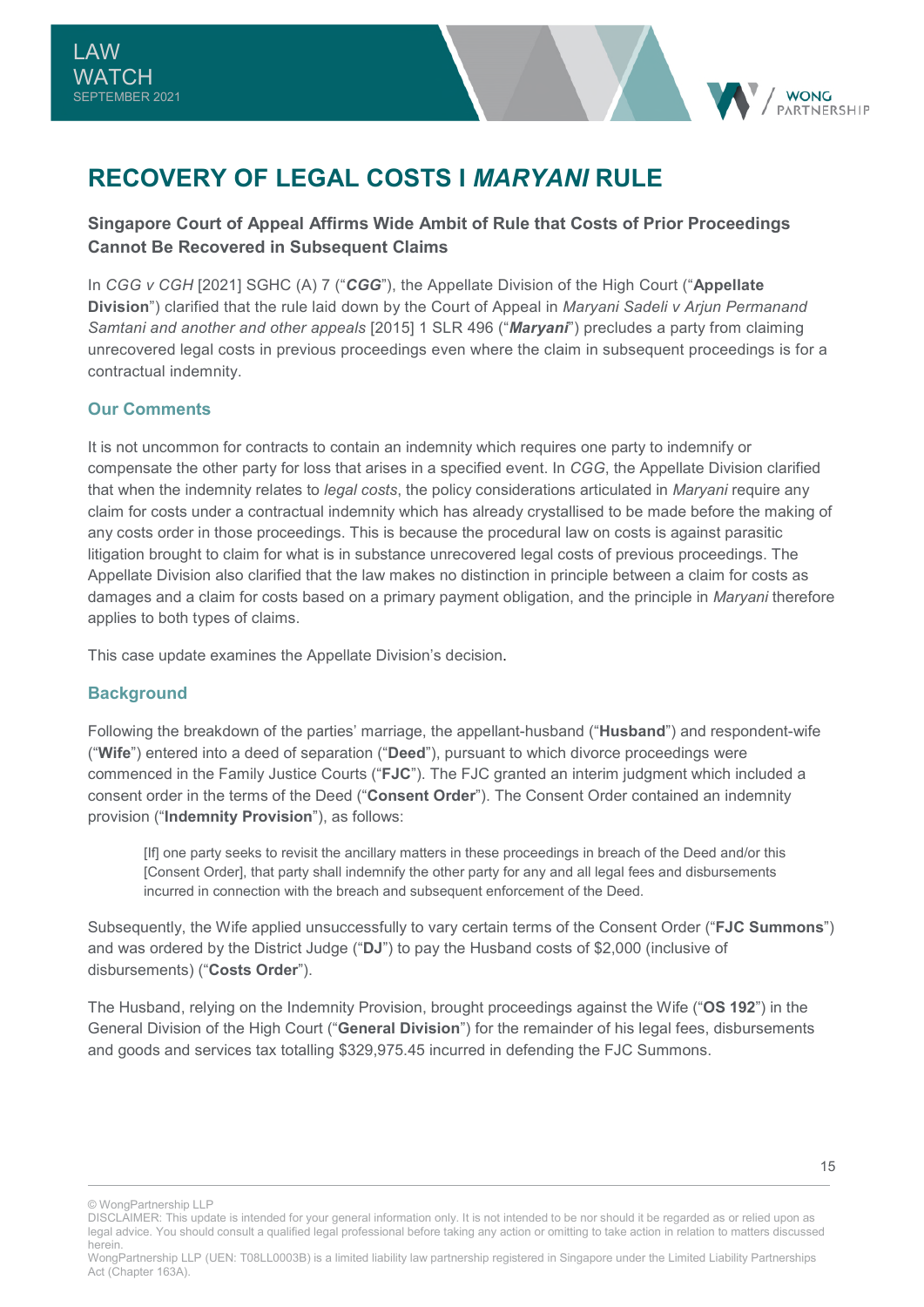

## **The General Division's Decision**

In the proceedings before the General Division, the Judge dismissed the Husband's claim on the basis that:

- The general rule against recovery of unrecovered legal costs laid down by the Court of Appeal in *Maryani* applied to preclude the Husband's claim in OS 192; and
- Issue estoppel and *res judicata* applied against the Husband.

#### **The Appellate Division's Decision**

The Appellate Division affirmed the Judge's decision and dismissed the Husband's appeal.

#### *Scope of the Indemnity Provision*

In respect of the Indemnity Provision, the Appellate Division held that:

- On a true construction of the Consent Order, the Indemnity Provision was intended to reserve a party's right to make a contractual claim for costs under the Deed in the event that the other party sought to revisit the ancillary matters in the divorce proceedings in breach of the Deed and/or the Consent Order.
- It was difficult to construe from the language of the Indemnity Provision a full "*debt*" obligation where the payment obligation is for an indeterminable amount and not for a "*fixed sum*" obligation.
- The Husband's right to an indemnity under the Indemnity Provision would arise if: (a) there is a revisiting of ancillary matters; and (b) this revisiting is in breach of the Deed and/or the Consent Order. The FJC Summons constituted a revisiting of the ancillary matters and this was in breach of the Deed and/or Consent Order. The relevant breach occurred when the FJC Summons was filed and the DJ's decision to dismiss the FJC Summons simply confirmed the date of the breach.

#### *The Maryani rule precluded the Husband from bringing OS 192 to claim his unrecovered legal costs*

The Appellate Division found that the *Maryani* rule applied to preclude the Husband from bringing any proceedings subsequent to the FJC Summons to claim any unrecovered legal costs.

The Appellate Division made the following observations on the *Maryani* rule:

- Full recovery of legal costs by the successful party is the exception rather than the norm. This is due to the need to: (a) enhance access to justice; (b) achieve finality in litigation; and (c) suppress parasitic litigation.
- The policy considerations underlying the law on costs inform the substantive law by limiting the *measure* of the plaintiff's costs recovery.

© WongPartnership LLP

DISCLAIMER: This update is intended for your general information only. It is not intended to be nor should it be regarded as or relied upon as legal advice. You should consult a qualified legal professional before taking any action or omitting to take action in relation to matters discussed herein.

WongPartnership LLP (UEN: T08LL0003B) is a limited liability law partnership registered in Singapore under the Limited Liability Partnerships Act (Chapter 163A).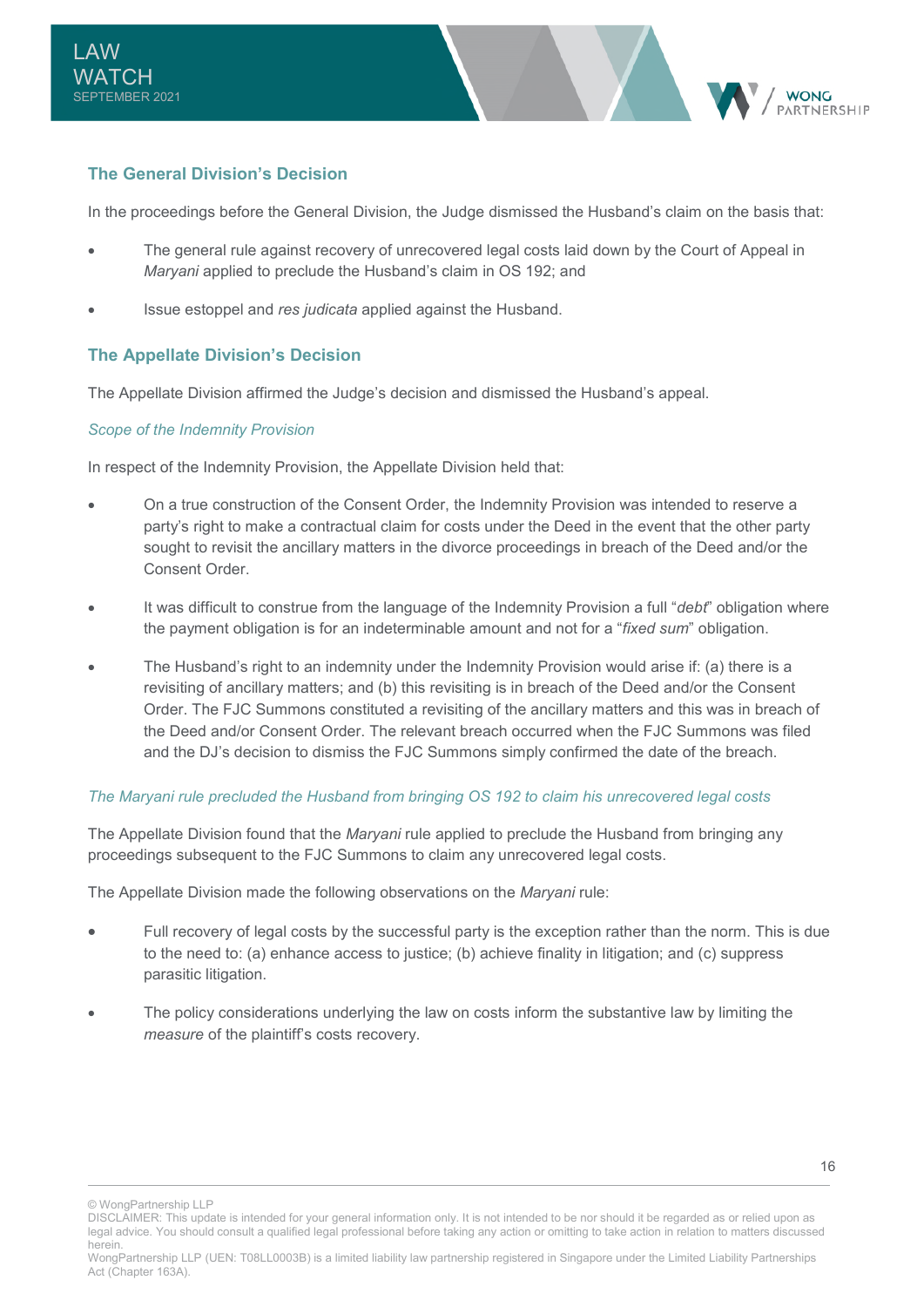In the context of a contractual indemnity relating to legal costs, the policy considerations articulated in *Maryani* require that the claim for an indemnity be enforced *before* the court makes a ruling on such costs. The law on costs makes no distinction of principle between a claim for costs as damages and an indemnity claim for costs based on a primary payment obligation. That simply goes towards the framing of a particular claim.

Ultimately, the Husband's claim was in substance one for unrecovered legal costs. Hence, the rule in *Maryani* required that the measure of the Husband's claim be subject to the policy considerations underlying the law on costs.

The Appellate Division held that:

- The *Maryani* rule applied to preclude the Husband from bringing any subsequent proceedings to claim his unrecovered legal costs. The Husband's right to invoke the Indemnity Provision had already arisen by the time the DJ was dealing with the costs of the FJC Summons.
- Once the DJ made the Costs Order, that was the end of the matter as far as the Husband's entitlement to costs was concerned. If the Husband wished to enforce his rights under the Indemnity Provision, he ought to have argued his entitlement to costs based on the terms of the Indemnity Provision at the hearing of the FJC Summons before the DJ, who would then determine the scope of the Indemnity Provision and the appropriate costs order. It is the DJ who has to decide whether to exercise his discretion to uphold the agreement on costs – costs are at the discretion of the court and in the exercise of this discretion, a contractual agreement on legal costs may be overridden in order to avoid manifest injustice.
- Notably, during oral costs submissions before the DJ, the Husband chose *not* to rely on the Indemnity Provision. Instead, he sought costs ostensibly on the ordinary principles relating to costs, and the DJ rendered a decision on costs accordingly. Hence, the *Maryani* rule precluded the Husband from recovering the difference between the amount of the Costs Order and the amount of costs recoverable under the Indemnity Provision.
- The DJ did not make reference to the Husband's purported reservation of rights with regard to the Indemnity Provision and eventually rendered a costs decision in respect of the FJC Summons. In the circumstances, the purported reservation could not oust the rule in *Maryani*, which is based on policy considerations. Hence, regardless of any purported attempt by the Husband to reserve his rights, the legal effect of the Costs Order is that the policy considerations underlying the law on costs were fully engaged and precluded any subsequent claim for unrecovered costs. Further, the absence of any objection by the Wife did not create a right to subsequently claim the difference where no such right exists.

#### *Issue estoppel*

The Appellate Division agreed with the General Division that the Husband's claim for costs in OS 192 was barred by issue estoppel. In particular, the Appellate Division found that there was identity of subject matter because the same question was being determined in the FJC Summons and OS 192 i.e., how much of the Husband's legal fees and expenses should the Husband be entitled to claim from the Wife. Furthermore, the

**WONG** PARTNERSHIP

<sup>©</sup> WongPartnership LLP

DISCLAIMER: This update is intended for your general information only. It is not intended to be nor should it be regarded as or relied upon as legal advice. You should consult a qualified legal professional before taking any action or omitting to take action in relation to matters discussed herein.

WongPartnership LLP (UEN: T08LL0003B) is a limited liability law partnership registered in Singapore under the Limited Liability Partnerships Act (Chapter 163A).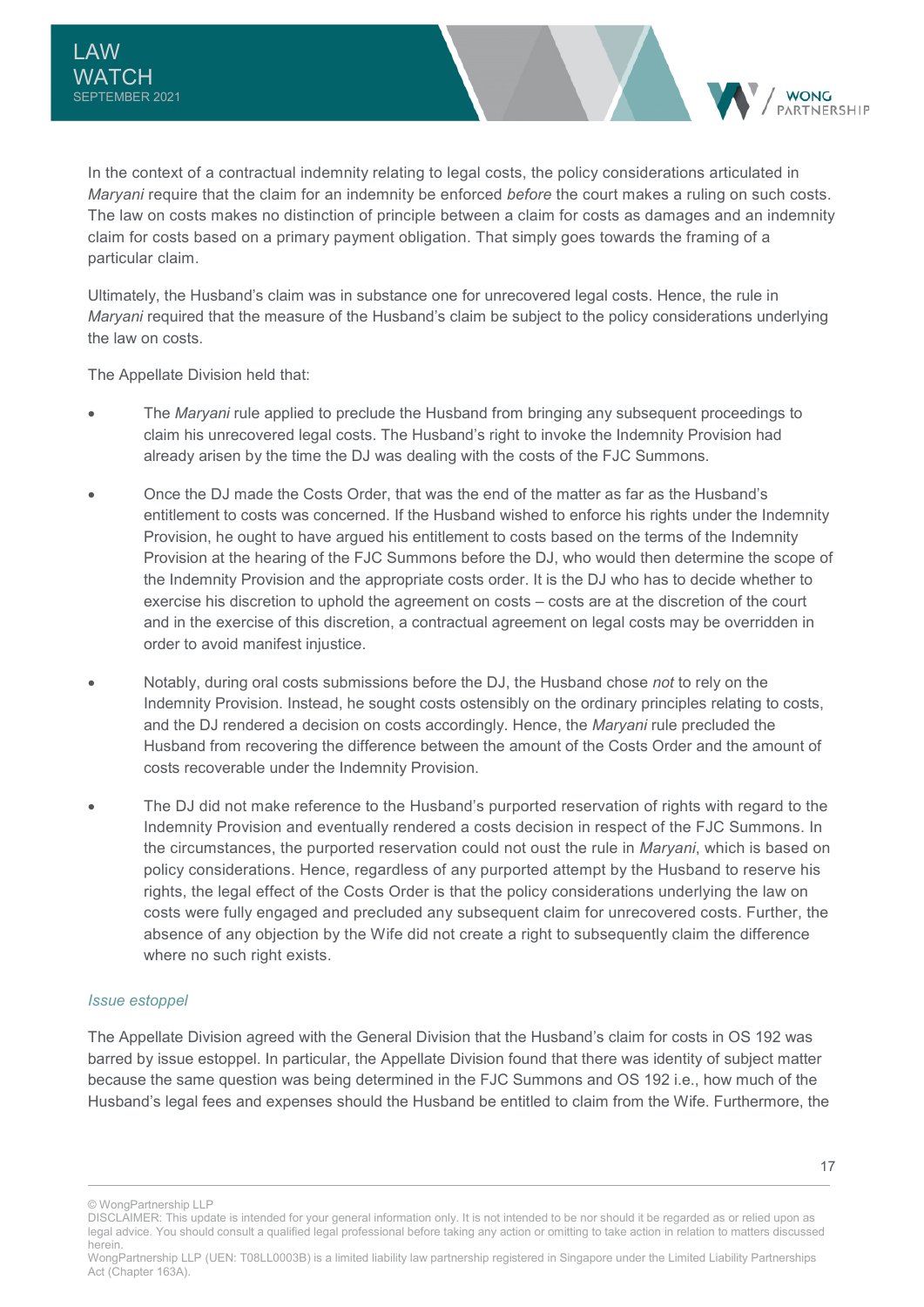issue of the amount of costs the Husband could rightfully claim from the Wife was finally and conclusively determined by the DJ. Hence, the Husband was estopped from raising the same issue again in OS 192.

#### *Abuse of process*

In addition, the Appellate Division also agreed with the General Division that the Husband's claim in OS 192 was precluded by the extended doctrine of *res judicata* i.e., abuse of process. The doctrine set out in the English decision in *Henderson v Henderson* (1843) 67 ER 313 precludes a party from raising in subsequent proceedings matters which were not, but could and should have been, raised in the earlier proceedings. In this case, the Husband had the opportunity to raise the Indemnity Provision in his costs submissions before the DJ but failed to do so and his reasons for such failure were not compelling.

If you would like information or assistance on the above or any other area of law, you may wish to contact the Partner at WongPartnership whom you normally work with or any of the following Partners:



**LIN Chunlong**  Partner – Commercial & Corporate Disputes **d:** +65 6416 8119 **e:** [chunlong.lin](mailto:chunlong.lin@wongpartnership.com)  [@wongpartnership.com](mailto:chunlong.lin@wongpartnership.com) Click [here t](https://www.wongpartnership.com/people/detail/lin-chunlong)o view Chunlong's CV.

Connect with WongPartnership.



**Joel QUEK**  Partner – Commercial & Corporate Disputes **d:** +65 6416 8124 **e:** [joel.quek](mailto:joel.quek@wongpartnership.com)  [@wongpartnership.com](mailto:joel.quek@wongpartnership.com) Click [here](https://www.wongpartnership.com/people/detail/joel-quek) to view Joel's CV.

**WONG** PARTNERSHIP

© WongPartnership LLP

DISCLAIMER: This update is intended for your general information only. It is not intended to be nor should it be regarded as or relied upon as legal advice. You should consult a qualified legal professional before taking any action or omitting to take action in relation to matters discussed herein.

WongPartnership LLP (UEN: T08LL0003B) is a limited liability law partnership registered in Singapore under the Limited Liability Partnerships Act (Chapter 163A).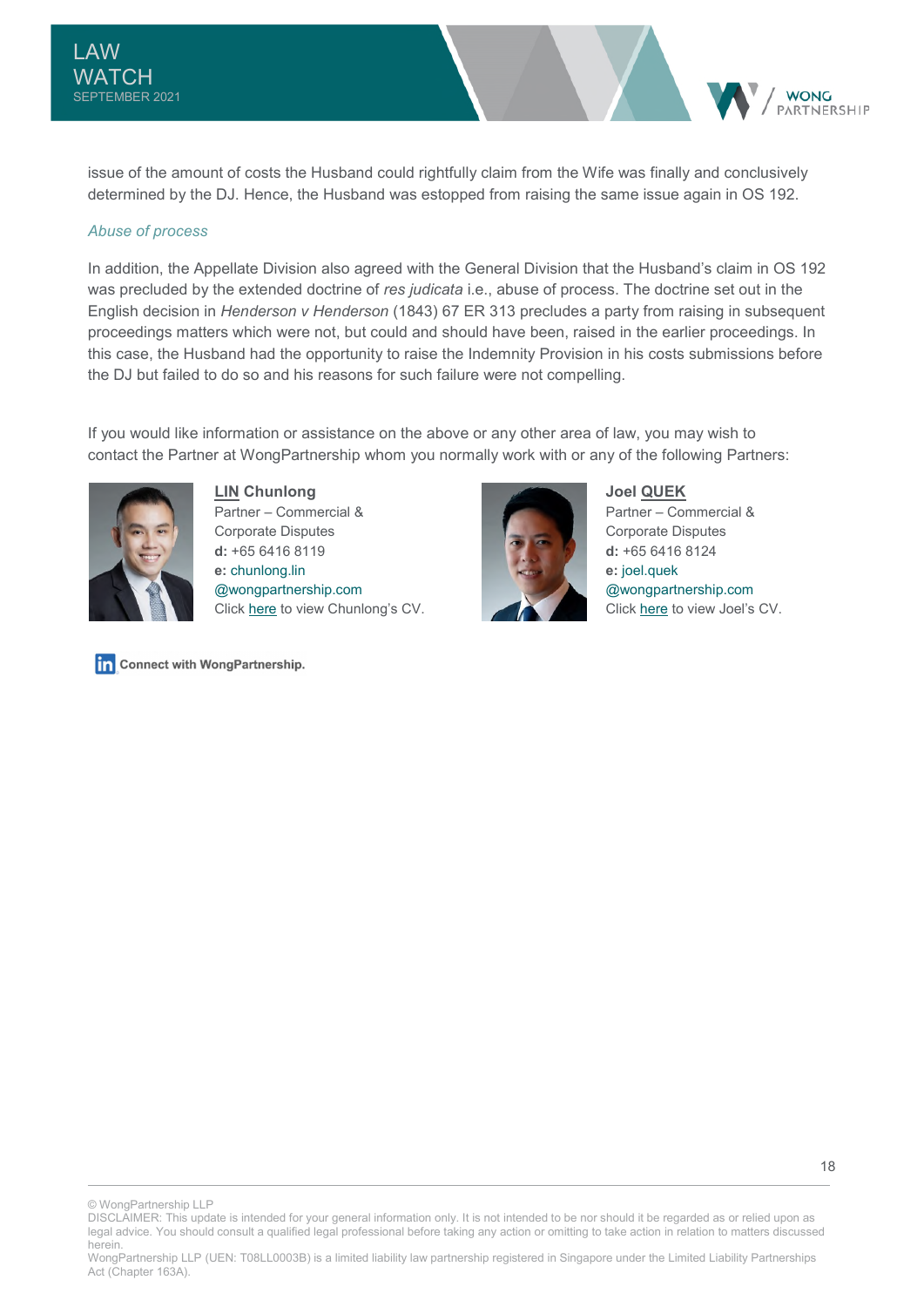

## SOME OF OUR OTHER UPDATES

| <b>DATE</b>           | <b>TITLE</b>                                                                                                                                                     |
|-----------------------|------------------------------------------------------------------------------------------------------------------------------------------------------------------|
| 21 September 2021     | CaseWatch: Singapore Court of Appeal Partially Sets Aside Arbitral<br>Awards and Provides Key Observations on Important Costs and<br><b>Consequential Issues</b> |
| 2 September 2021      | LegisWatch: SGX announces Special Purpose Acquisition Companies<br>(SPACs) listing framework                                                                     |
| 30 August 2021        | ChinaWatch: The New PRC Personal Information Protection Law – New<br><b>Compliance Requirements in China</b>                                                     |
| <b>25 August 2021</b> | CaseWatch: Indian Supreme Court Recognises Emergency Arbitration<br><b>Under SIAC Rules</b>                                                                      |

© WongPartnership LLP

DISCLAIMER: This update is intended for your general information only. It is not intended to be nor should it be regarded as or relied upon as legal advice. You should consult a qualified legal professional before taking any action or omitting to take action in relation to matters discussed herein.